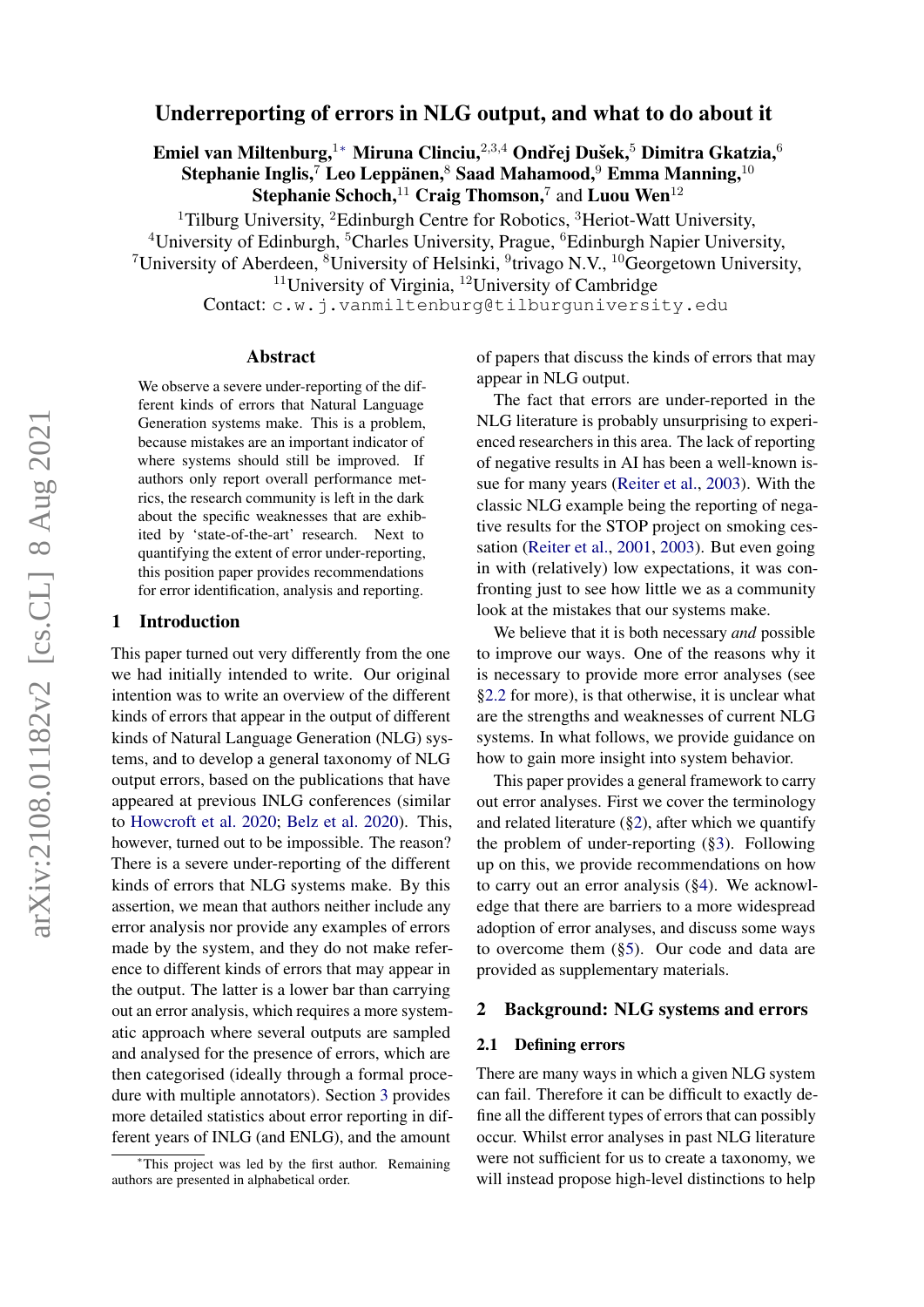bring clarity within the NLG research community.

This paper focuses on text errors, that we define as countable instances of things that went wrong, as identified from the generated text.<sup>[1](#page-1-1)</sup> We focus on text errors, where something is incorrect in the generated text with respect to the data, an external knowledge source, or the communicative goal.

Through our focus on text errors, we only look at the *product* (what comes out) of an NLG system, so that we can compare the result of different kinds of systems (e.g., rule-based pipelines versus neural end-to-end systems), with error categories that are independent of the *process* (how the text is produced).[2](#page-1-2) For completeness, we discuss errors related to the production process in Section [2.3.](#page-2-1)

By *error analysis* we mean the identification and categorisation of errors, after which statistics about the distribution of error categories are reported. It is an annotation process [\(Pustejovsky](#page-11-2) [and Stubbs,](#page-11-2) [2012;](#page-11-2) [Ide and Pustejovsky,](#page-10-1) [2017\)](#page-10-1), similar to Quantitative Content Analysis in the social sciences [\(Krippendorff,](#page-10-2) [2018;](#page-10-2) [Neuendorf,](#page-11-3) [2017\)](#page-11-3).<sup>[3](#page-1-3)</sup> Error analysis can be carried out during development (to see what kinds of mistakes the system is currently making), as the last part of a study (evaluating a new system that you are presenting), or as a standalone study (comparing different systems). The latter option requires output data to be available, ideally for both the validation and test sets. A rich source of output data is the GEM shared task [\(Gehrmann et al.,](#page-9-1) [2021\)](#page-9-1).

Text errors can be categorised in several different types, including factual errors (e.g. incorrect number; [Thomson and Reiter](#page-11-4) [2020\)](#page-11-4), and errors related to form (spelling, grammaticality), style (formal versus informal, empathetic versus neutral), or behavior (over- and under-specification). Some of these are universally wrong, while others may be 'contextually wrong' with respect to the task suc-

cess or for a particular design goal. For example, formal texts aren't wrong *per se*, but if the goal is to produce informal texts, then any semblance of formality may be considered incorrect.

It may be possible to relate different kinds of errors to the different dimensions of text quality identified by [Belz et al.](#page-9-0) [\(2020\)](#page-9-0). What is crucial here, is that we are able to identify the specific thing which went wrong, rather than just generate a number that is representative of overall quality.

### <span id="page-1-0"></span>2.2 Why do authors need to report errors?

There is a need for realism in the NLG community. By providing examples of different kinds of errors, we can show the complexity of the task(s) at hand, and the challenges that still lie ahead. This also helps set realistic expectations for users of NLG technology, and people who might otherwise build on top of our work. A similar argument has been put forward by [Mitchell et al.](#page-11-7) [\(2019\)](#page-11-7), arguing for 'model cards' that provide, inter alia, performance metrics based on quantitative evaluation methods. We encourage authors to also look at the data and provide examples of where systems produce errors. Under-reporting the types of errors that a system makes is harmful because it leaves us unable to fully appreciate the system's performance.

While some errors may be detected automatically, e.g., using information extraction techniques [\(Wiseman et al.,](#page-11-8) [2017\)](#page-11-8) or manually defined rules (Dušek et al., [2018\)](#page-9-2), others are harder or impossible to identify if not reported. We rely on researchers to communicate the less obvious errors to the reader, to avoid them going unnoticed and causing harm for subsequent users of the technology.

Reporting errors is also useful when comparing different implementation paradigms, such as pipeline-based data-to-text systems versus neural end-to-end systems. It is important to ask where systems fall short, because different systems may have different shortcomings. One example of this is the E2E challenge, where systems with similar human rating scores show very different behavior (Dušek et al., [2020\)](#page-9-3).

Finally, human and automatic evaluation metrics, or at least the ones that generate some kind of intrinsic rating, are too coarse-grained to capture relevant information. They are general evaluations of system performance that estimate an averagecase performance across a limited set of abstract dimensions (if they measure anything meaningful

<span id="page-1-1"></span><sup>&</sup>lt;sup>1</sup>We use the term 'text' to refer to any expression of natural language. For example, sign language (as in [Mazzei](#page-10-3) [2015\)](#page-10-3) would be considered 'text' under this definition.

<span id="page-1-2"></span><sup>&</sup>lt;sup>2</sup>By focusing on countable instances of things that went wrong in the output text, we also exclude issues such as bias and low output diversity, that are global properties of the collection of outputs that a system produces for a given amount of inputs, rather than being identifiable in individual outputs.

<span id="page-1-3"></span><sup>&</sup>lt;sup>3</sup>There has been some effort to automate this process. For example, [Shimorina et al.](#page-11-5) [\(2021\)](#page-11-5) describe an automatic error analysis procedure for shallow surface realisation, and [Stevens-Guille et al.](#page-11-6) [\(2020\)](#page-11-6) automate the detection of repetitions, omissions, and hallucinations. However, for many NLG tasks, this kind of automation is still out of reach, given the wide range of possible correct outputs that are available in language generation tasks.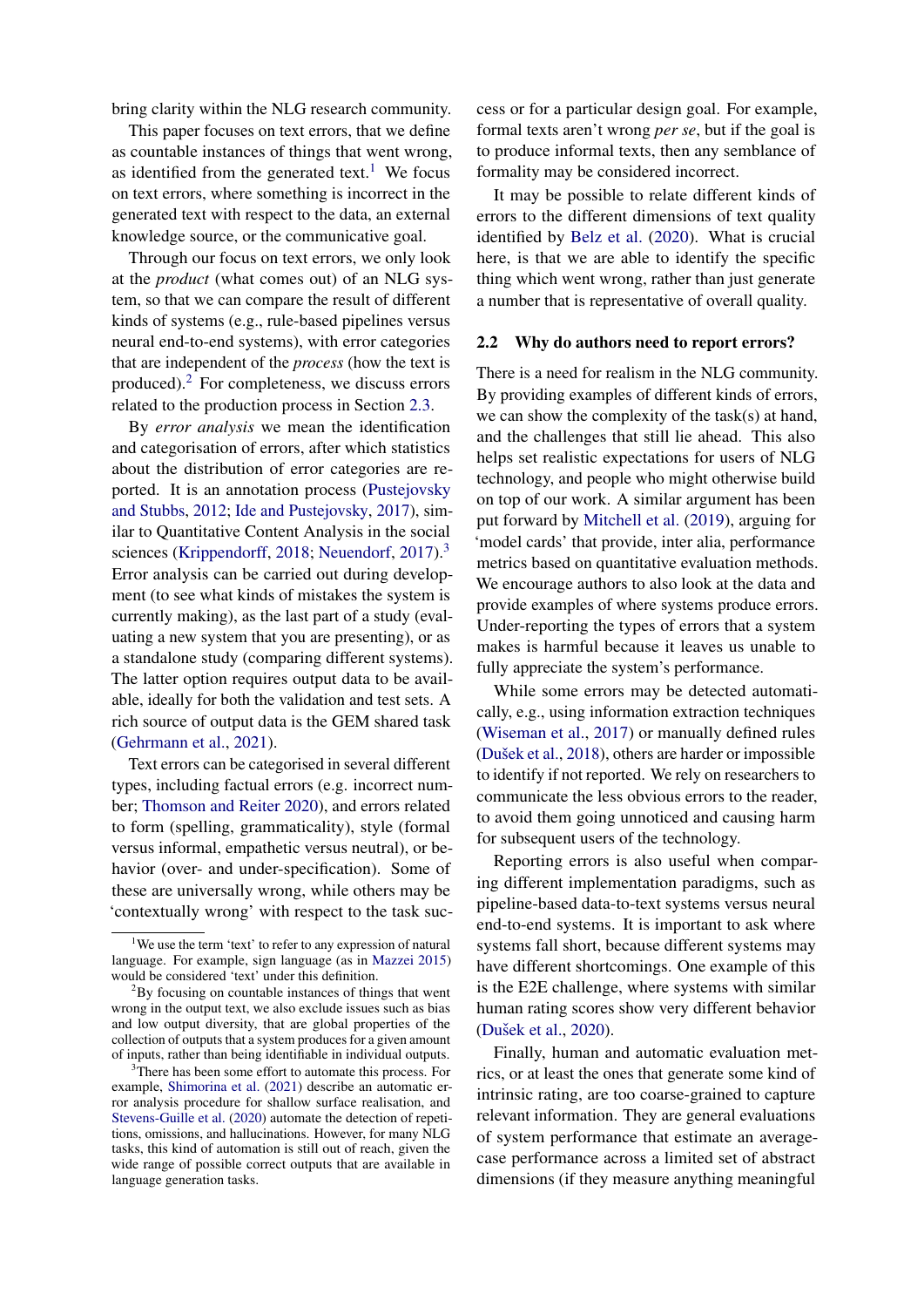at all; see [Reiter](#page-11-9) [2018\)](#page-11-9). We don't usually know the worst-case performance, and we don't know what kinds of errors cause the metrics or ratings to be sub-optimal. Additionally, the general lack of extrinsic evaluations among NLG researchers [\(Gkatzia and Mahamood,](#page-10-4) [2015\)](#page-10-4) means that in some cases we only have a partial understanding of the possible errors for a given system.

# <span id="page-2-1"></span>2.3 Levels of analysis

As noted above, our focus on errors in the output text is essential to facilitate framework-neutral comparisons between the performance of different systems. When categorizing the errors made by different systems, it is important to be careful with terms such as *hallucination* and *omission*, since these are process-level (pertaining to the system) rather than product-level (pertaining to the output) descriptions of the errors.<sup>[4](#page-2-2)</sup> Process-level descriptions are problematic because we cannot reliably determine how an error came about, based on the output alone.[5](#page-2-3) We can distinguish between at least two causes of errors, that we define below: system problems and data problems. While these problems should be dealt with, we do not consider these to be the subject of error analysis.

System problems can be defined as the malfunctioning of one or several components in a given system, or the malfunctioning of the system as a whole. System problems in rule/template-based systems could be considered as synonymous to 'bugs,' which are either semantic and/or syntactic in nature. If the system has operated in a mode other than intended (e.g., as spotted through an error analysis), the problem has to be identified, and then corrected. Identifying and solving such problems may require close involvement of domain experts for systems that incorporate significant domain knowledge or expertise [\(Mahamood and Reiter,](#page-10-5) [2012\)](#page-10-5). [Van Deemter and Reiter](#page-9-4) [\(2018\)](#page-9-4) provide further discussion of how errors could occur at different stages of the NLG pipeline system. System problems in end-to-end systems are harder to identify,

but recent work on interpretability/explainability aims to improve this [\(Gilpin et al.,](#page-10-6) [2019\)](#page-10-6).

Data problems are inaccuracies in the input that are reflected in the output. For example: when a player scored three goals in a real-world sports game, but only one goal is recorded (for whatever reason) in the data, even a perfect NLG system will generate an error in its summary of the match. Such errors may be identified as factual errors by crossreferencing the input data with external sources. They can then be further diagnosed as data errors by tracing back the errors to the data source.

## <span id="page-2-0"></span>3 Under-reporting of errors

We examined different \*NLG conferences to determine the amount of papers that describe (types of) output errors, and the amount of papers that actually provide a manual error analysis.

## 3.1 Approach

We selected all the papers from three SIGGEN conferences, five years apart from each other: INLG2010, ENLG2015, and INLG2020. We split up the papers such that all authors looked at a selection of papers from one of these conferences, and informally marked all papers that discuss NLG errors in some way. These papers helped us define the terms 'error' and 'error analysis' more precisely.

In a second round of annotation, multiple annotators categorised all papers as 'amenable' or 'not amenable' to an error analysis. A paper is amenable to an error analysis if one of its primary contributions is presenting an NLG system that produces some form of output text. So, NLG experiments are amenable to an error analysis, while survey papers are not. $6$  For all amenable papers, the annotator indicated whether the paper (a) mentions any errors in the output and (b) whether it contains an error analysis.<sup>[7](#page-2-5)</sup> We encouraged discussion between annotators whenever they felt uncertain (details in Appendix [A\)](#page-12-0). The annotations for each paper were subsequently checked by one other annotator, after which any disagreements were adjudicated through

<span id="page-2-2"></span><sup>4</sup> Furthermore, terms like *hallucination* may be seen as unnecessary anthropomorphisms, that trivialise mental illness.

<span id="page-2-3"></span><sup>&</sup>lt;sup>5</sup>A further reason to avoid process-level descriptors is that they are often strongly associated with one type of approach. For example, the term 'hallucination' is almost exclusively used with end-to-end systems, as it is common for these systems to add phrases in the output text that are not grounded in the input. In our experience, pipeline systems are hardly ever referred to as 'hallucinating.' As such, it is better to avoid the term and instead talk about concrete phenomena in the output.

<span id="page-2-4"></span><sup>&</sup>lt;sup>6</sup>Examples of other kinds of papers that are not amenable include evaluation papers, shared task proposals, papers which analyze patterns in human-produced language, and papers which describe a component in ongoing NLG work which does not yet produce textual output (e.g. a ranking module).

<span id="page-2-5"></span> $7$ As defined in Section [2,](#page-0-0) errors are (countable) instances of something that is wrong about the output. An 'error mention' is a reference to such an instance or a class of such instances. Error analyses are formalised procedures through which annotators identify and categorise errors in the output.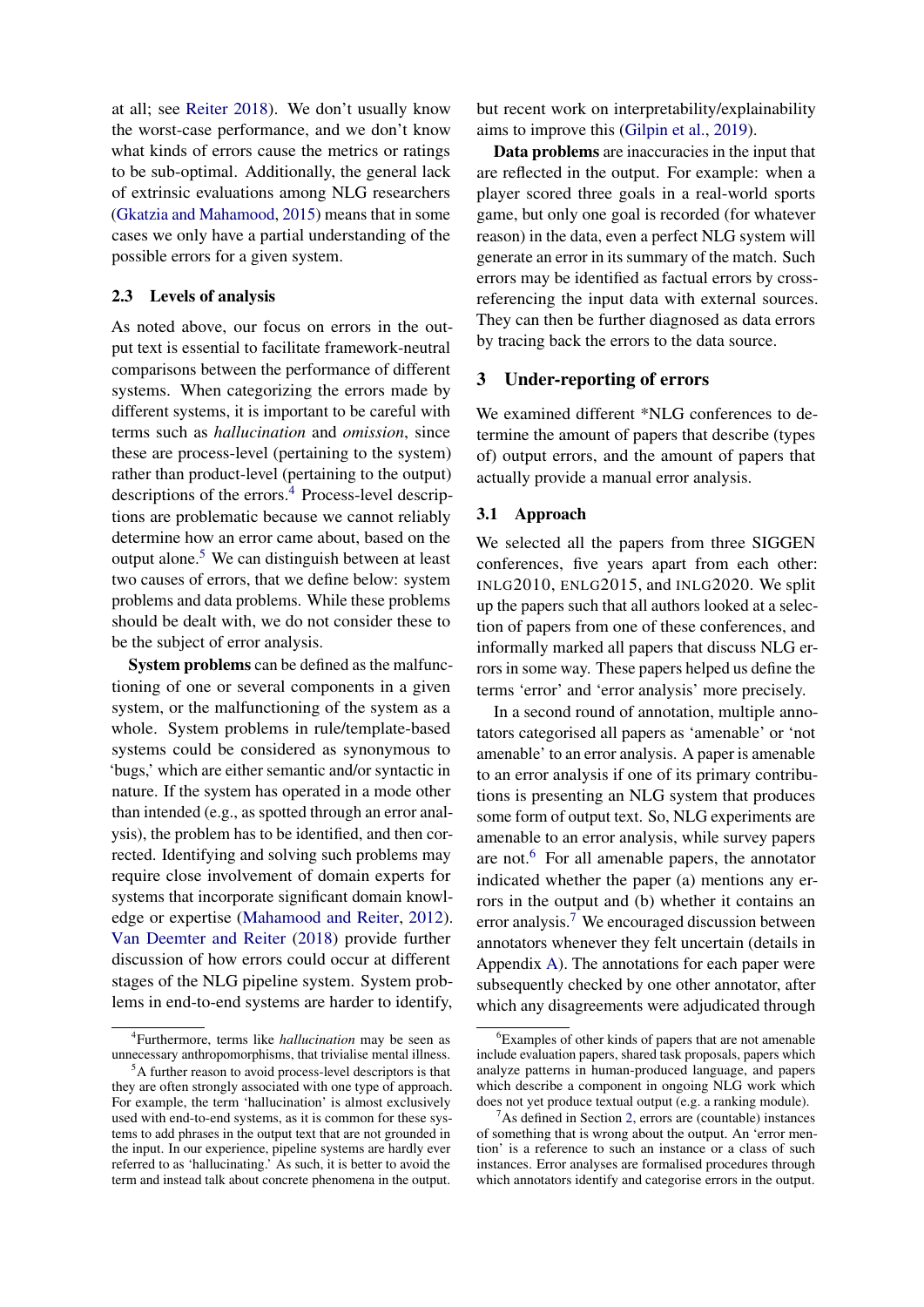<span id="page-3-1"></span>

| Venue           | Total |    |  | Amenable Error mention Error analysis Percentage with error analysis |
|-----------------|-------|----|--|----------------------------------------------------------------------|
| INLG2010        |       |    |  | $0\%$                                                                |
| ENLG2015        | 28    | 20 |  | $5\%$                                                                |
| <b>INLG2020</b> | 46    |    |  | $1\%$                                                                |

Table 1: Annotation results for different SIGGEN conferences, showing the percentage of amenable papers that included error analyses. Upon further inspection, most error mentions are relatively general/superficial.

a group discussion.

## 3.2 Results

Table [1](#page-3-1) provides an overview of our results. We found that only five papers at the selected \*NLG conferences provide an error analysis,<sup>[8](#page-3-2)</sup> and more than half of the papers fail to mention any errors in the output. This means that the INLG community is systematically under-informed about the weaknesses of existing approaches. In light of our original goal, it does not seem to be a fruitful exercise to survey all SIGGEN papers if so few authors discuss any output errors. Instead, we need a culture change where authors discuss the output of their systems in more detail. Once this practice is more common, we can start to make generalisations about the different kinds of errors that NLG systems make. To facilitate this culture change, we give a set of recommendations for error analysis.

# <span id="page-3-0"></span>4 Recommendations for error analysis

We provide general recommendations for carrying out an error analysis, summarized in Figure [1.](#page-4-0)

# 4.1 Setting expectations

Before starting, it is important to be clear about your goals and expectations for the study.

Goal Generally speaking, the goal of an error analysis is to find and quantify system errors statistically, to allow a thorough comparison of different systems, and to help the reader understand the shortcomings of your system. But your personal goals and interests may differ. For example, you may only be interested in *grammatical* errors, and less so in factual errors.

Expected errors When starting an error analysis, you may already have some ideas about what kinds of errors might appear in the outputs of different systems. These ideas may stem from the literature (theoretical limitations, or discussions of errors), from your personal experience as an NLG

researcher, or it might just be an impression you have from talking to others. You might also have particular expectations about what the distribution of errors will look like.

Both goals and expectations may bias your study, and cause you to overlook particular kinds of errors. But if you are aware of these biases, you may be able to take them into account, and later check if the results confirm your original expectations. Hence, it may be useful to preregister your study, so as to make your thoughts and plans explicit [\(Haven and](#page-10-7) [Grootel,](#page-10-7) [2019;](#page-10-7) [van Miltenburg et al.,](#page-10-8) [2021\)](#page-10-8). This also makes it easier for others to check whether they agree with the assumptions behind your study.

## 4.2 Set-up

Given your goals and expectations, there are several design choices that you have to make, in order to carry out your study.

Systems and outputs Since error analysis is relatively labor-intensive, it may not be feasible to look at a wide array of different systems. In that case, you could pre-select a smaller number of models, either based on automatic metric scores, or based on specific model features you are interested in. Alternatively, you could see to what extent the model outputs overlap, given the same input. If two models produce exactly the same output, you only need to annotate that output once.

Number of outputs Ideally, the number of outputs should be based on a power analysis to provide meaningful comparisons [\(Card et al.,](#page-9-5) [2020;](#page-9-5) [van der](#page-10-9) [Lee et al.,](#page-10-9) [2021\)](#page-10-9), but other considerations, such as time and budget, may be taken into account.

Sample selection Regarding the selection of examples to analyze, there are three basic alternatives: The most basic is *random sampling* from the validation/test outputs. Another option is selecting *specific kinds of inputs* and analysing all corresponding outputs. Here, inputs known to be difficult/adversarial or inputs specifically targeting system properties or features may be selected

<span id="page-3-2"></span><sup>8</sup> Summaries of these error analyses are in Appendix [B.](#page-12-1)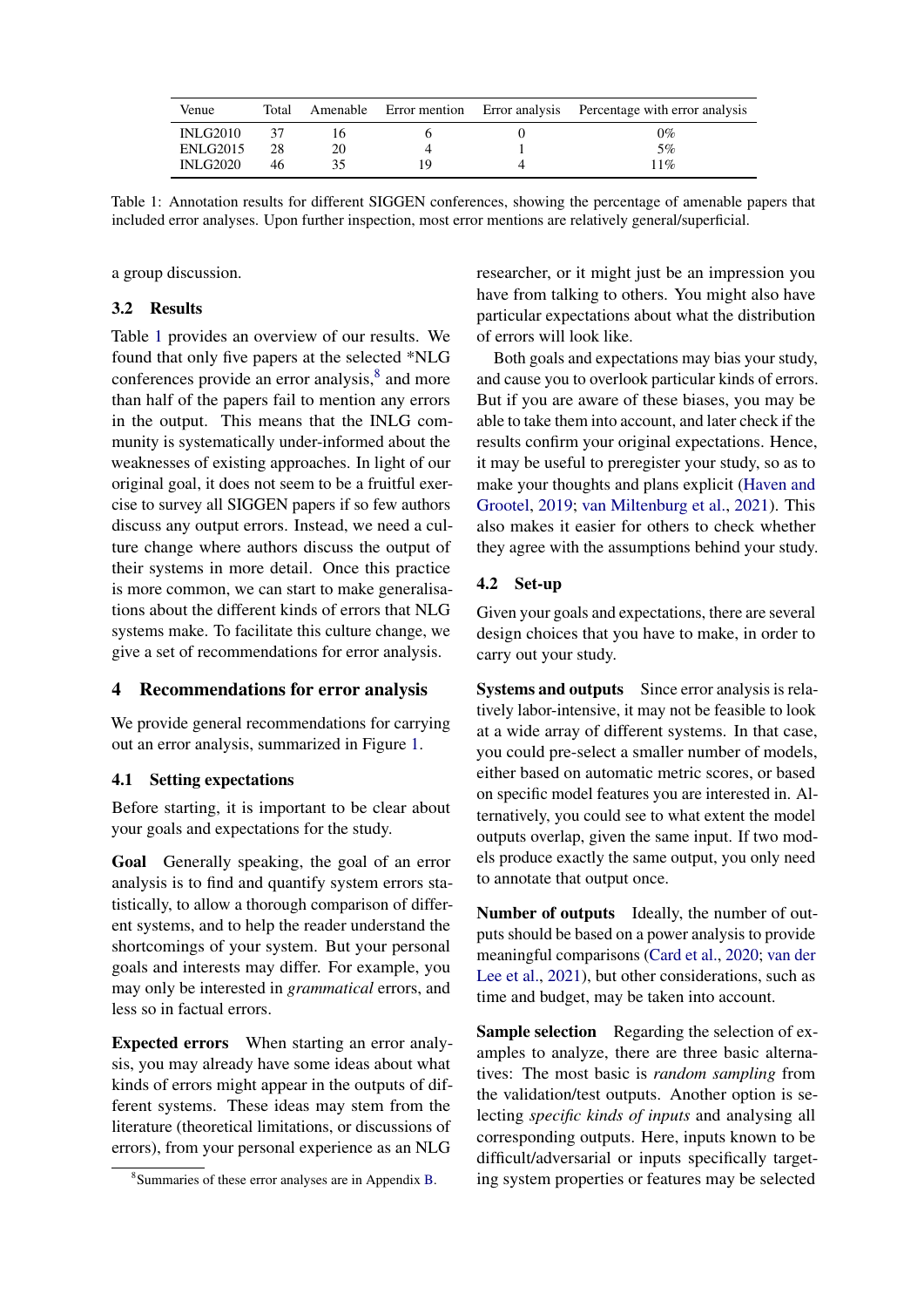<span id="page-4-0"></span>

Figure 1: Flowchart depicting recommended analysis steps, as described in Section [4.](#page-3-0) IAA stands for Inter-Annotator Agreement, as measured through Cohen's kappa or Krippendorff's alpha, for example.

[\(Ribeiro et al.,](#page-11-10) [2020\)](#page-11-10). Finally, examples to analyze may also be selected based on *quantitative values*: automatic metric scores or ratings in a preceding general human evaluation. This way, error analysis can provide explanation for the automatic or human scores. The most suitable option depends on your specific use case: While random selection gives the least biased picture of the model performance, selecting specifically hard and/or low-rated samples may be more efficient. Also note that the sample selection should always be independent of any samples you may have previously examined during system development, since any errors for those cases are likely to have been resolved already (although you cannot be sure until you have verified these cases as well).

Presentation The order of the items should be randomized (to reduce possible order effects), and if multiple system variants are considered, the annotators must not know which system produced which output (to minimise annotator bias).

Interface The efficiency of any annotation task depends on the quality of the interface. With the right interface, annotators may be able to annotate more data in a shorter time frame. [Monarch](#page-11-11) [\(2021,](#page-11-11) Chapter 11) provides recommendations on interface design based on principles from the field of Human-Computer Interaction (HCI). Once you have a working interface, it is important to test the interface and obtain feedback from annotators to see whether it can be made more intuitive or efficient (e.g. by adding keyboard shortcuts to perform common operations. Also note that keyboard operations are generally quicker than using the mouse).

Annotators and the annotation process The annotation process can be split into two parts: identifying the errors ([§4.3\)](#page-5-0), and categorising the errors ([§4.4\)](#page-5-1). These can either be carried out sequentially (first identify, then categorize) or simultaneously (asking annotators to both identify and categorize errors at the same time). The choices you make here also impact annotator requirements, and the evaluation of the annotation procedure.

Number of annotators Generally speaking, having more annotators reduces the prevalence of the individual bias [\(Artstein and Poesio,](#page-8-0) [2005\)](#page-8-0). This is particularly relevant if we want to detect all the errors in the output data. Having more annotators means that we are less likely to overlook individual instances of errors. Once those errors are identified, it may make more sense to rely on a smaller set of well-trained annotators to categorise the different errors. In the ideal situation, all errors are annotated by (at least) two judges so as to be able to detect and resolve any disagreements afterwards. If this is not possible, then you should at least doubleannotate a large enough sample to reliably estimate inter-annotator agreement.<sup>[9](#page-4-1)</sup>

Role of the annotators Ideally, the annotators should be independent of the authors reporting the error analysis [\(Neuendorf,](#page-11-3) [2017\)](#page-11-3), to ensure that the results are not influenced by any personal biases about the systems involved, and that the annotations are indeed based on the guidelines themselves rather than on discussions between the authors. If this is not feasible, then the authors should at least ensure that they remain ignorant of the identity of the system that produced the relevant outputs.

<span id="page-4-1"></span><sup>&</sup>lt;sup>9</sup>See [Krippendorff](#page-10-10) [2011](#page-10-10) for a reference table to determine the sample size for Krippendorff's  $\alpha$ . Similar studies exist for Cohen's  $\kappa$ , e.g. [Flack et al.](#page-9-6) [1988;](#page-9-6) [Sim and Wright](#page-11-12) [2005.](#page-11-12)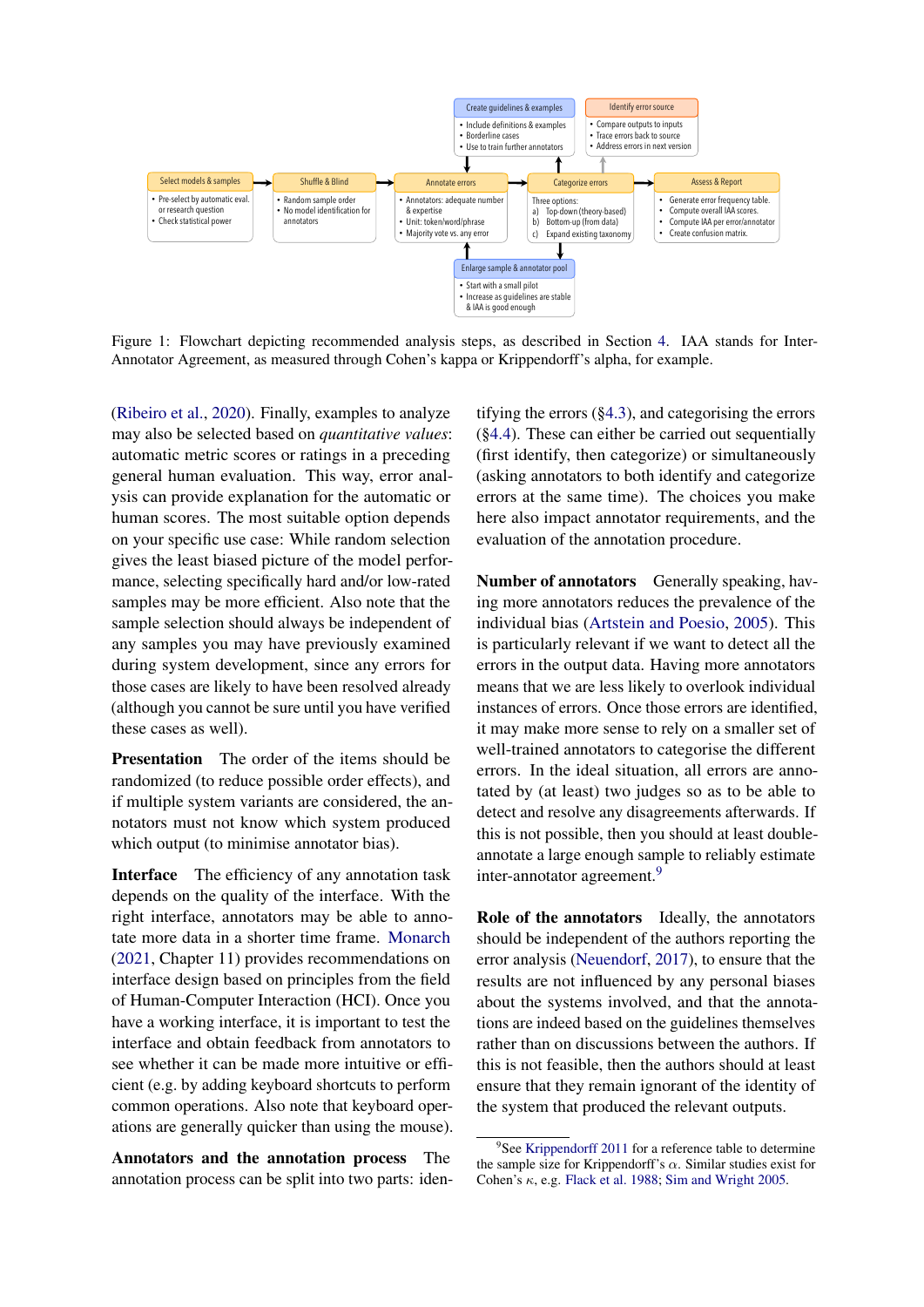Degree of expertise Depending on the complexity of the annotation guidelines, the error analysis may require expertise in linguistics (in the case of a theory-driven error categorisation scheme), or the relevant application area (with a contextdriven error categorisation scheme). For example, [Mahamood and Reiter](#page-10-5) [\(2012\)](#page-10-5) worked with nurses to identify errors in reports generated for parents of neonatal infants. Taking into consideration the costly process of selecting domain expert annotators and the importance of quality control, nondomain experts might be also considered, ensuring their qualification through (intensive) training [\(Art](#page-8-0)[stein and Poesio,](#page-8-0) [2005;](#page-8-0) [Carlson et al.,](#page-9-7) [2001\)](#page-9-7).<sup>[10](#page-5-2)</sup>

Compensation and treatment of workers If annotators are hired, either directly or via a crowdsourcing platform such as MTurk, they should be compensated and treated fairly [\(Fort et al.,](#page-9-8) [2011\)](#page-9-8). [Silberman et al.](#page-11-13) [\(2018\)](#page-11-13) provide useful guidelines for the treatment of crowd-workers. The authors note that they should at least be paid the minimum wage, they should be paid promptly, and they should be treated with respect. This means you should be ready to answer questions about the annotation task, and to streamline the task based on worker feedback. If you use human participants to annotate the data, you likely also need to apply for approval by an Institutional Review Board (IRB).

Training Annotators should receive training to be able to carry out the error analysis, but the amount of training depends on the difficulty of the task (which depends, among other factors, on the *coding units* (see [§4.3\)](#page-5-0), and the number of error types to distinguish). They should be provided with the annotation guidelines  $(\S4.5)$ , and then be asked to annotate texts where the errors are known (but not visible). The solutions would ideally be created by experts, although in some cases, solutions created by researchers may be sufficient [\(Thomson](#page-11-4) [and Reiter,](#page-11-4) [2020\)](#page-11-4). It should be decided in advance what the threshold is to accept annotators for the reaming work, and, if they fail, whether to provide additional training or find other candidates. Note that annotators should also be compensated for taking part in the training (see previous paragraph).

### <span id="page-5-0"></span>4.3 Identifying the errors

Error identification focuses on discovering all errors in the chosen output samples (as defined in the introduction). Previously, Popović [\(2020\)](#page-11-14) asked error annotators to identify issues with comprehensibility and adequacy in machine-translated text. Similarly, [Freitag et al.](#page-9-9) [\(2021\)](#page-9-9) proposed a manual error annotation task where the annotators identified and highlighted errors within each segment in a document, taking into account the document's context as well as the severity of the errors.

The major challenge in this annotation step is how to determine the units of analysis; should annotators mark individual tokens, phrases, or constituents as being incorrect, or can they just freely highlight any sequence of words? In content analysis, this is called *unitizing*, and having an agreedupon unit of analysis makes it easier to process the annotations and compute inter-annotator agreement [\(Krippendorff et al.,](#page-10-11) [2016\)](#page-10-11).<sup>[11](#page-5-3)</sup> What is the right unit may depend on the task at hand, and as such is beyond the scope of this paper. $12$ 

A final question is what to do when there is disagreement between annotators about what counts as an error or not. When working with multiple annotators, it may be possible to use majority voting, but one might also be inclusive and keep all the identified errors for further annotation. The error categorization phase may then include a category for those instances that are not errors after all.

#### <span id="page-5-1"></span>4.4 Categorizing errors

There are three ways to develop an error categorisation system:

1. Top-down approaches use existing theory to derive different types of errors. For example, [Hi](#page-10-12)[gashinaka et al.](#page-10-12) [\(2015a\)](#page-10-12) develop an error taxonomy based on [Grice'](#page-10-13)s [\(1975\)](#page-10-13) Maxims of conversation. And the top levels of [Costa et al.'](#page-9-10)s [\(2015\)](#page-9-10) error taxonomy<sup>[13](#page-5-5)</sup> are based on general linguistic theory, inspired by [Dulay et al.](#page-9-11) [\(1982\)](#page-9-11).

#### 2. Bottom-up approaches first identify different

<span id="page-5-2"></span><sup>&</sup>lt;sup>10</sup>At least on the MTurk platform, Requesters can set the entrance requirements for their tasks such that only Workers who passed a qualifying test may carry out annotation tasks.

<span id="page-5-3"></span><sup>&</sup>lt;sup>11</sup>Though note that [Krippendorff et al.](#page-10-11) do provide a metric to compute inter-annotator agreement for annotators who use units of different lengths.

<span id="page-5-4"></span><sup>&</sup>lt;sup>12</sup>One interesting solution to the problem of unitization is provided by [Pagnoni et al.](#page-11-15) [\(2021\)](#page-11-15), who do not identify individual errors, but do allow annotators to "check all types that apply" at the sentence level. The downside of this approach is that it is not fine-grained enough to be able to count individual instances of errors, but you do get an overall impression of the error distribution based on the sentence count for each type.

<span id="page-5-5"></span><sup>&</sup>lt;sup>13</sup> Orthography, Lexis, Grammar, Semantic, and Discourse.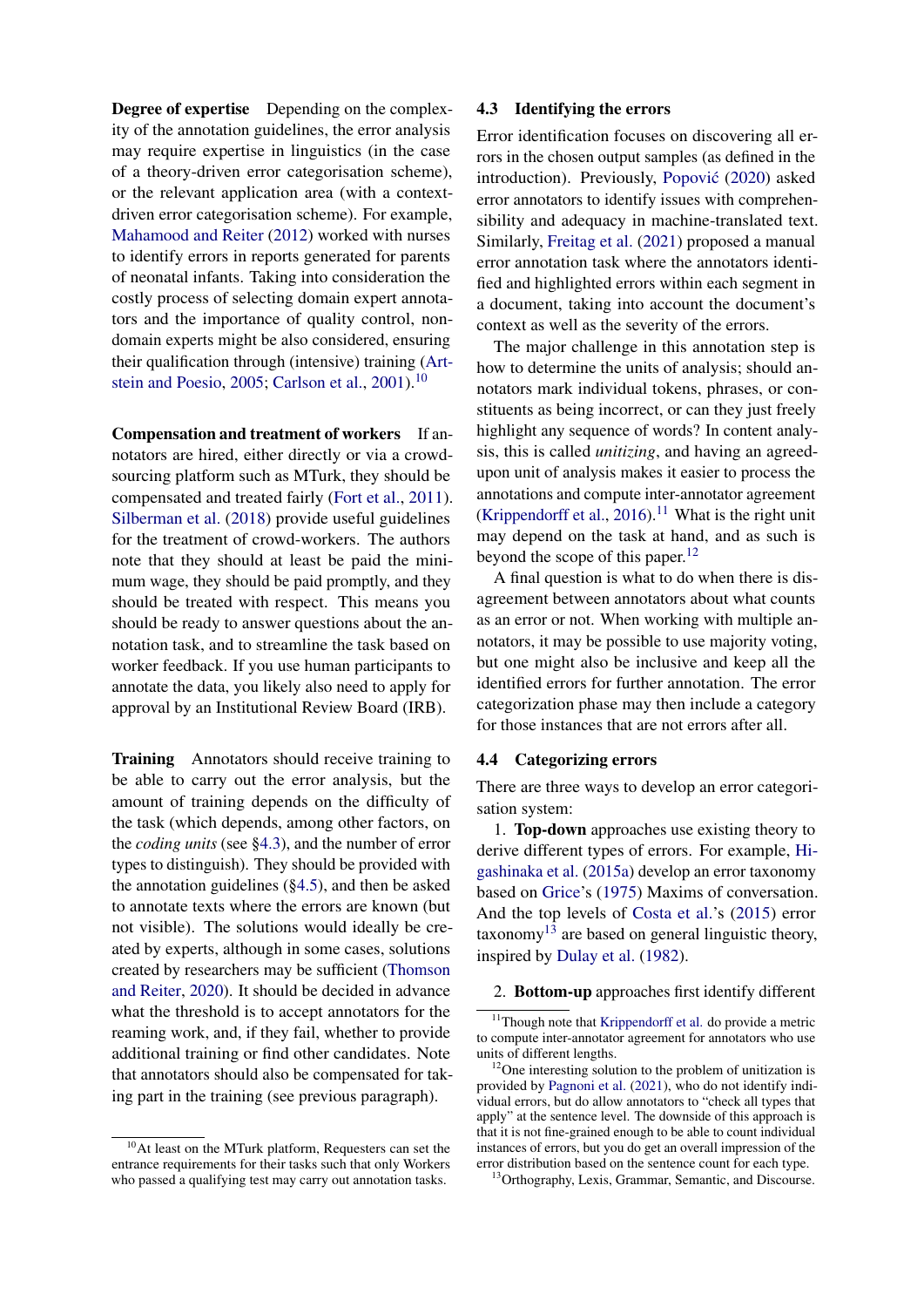errors in the output, and then try to develop coherent categories of errors based on the different kinds of attested errors. An example of this is provided by [Higashinaka et al.](#page-10-14) [\(2015b\)](#page-10-14), who use a clustering algorithm to automatically group errors based on comments from the annotators (verbal descriptions of the nature of the mistakes that were made). Of course, you do not have to use a clustering algorithm. You can also manually sort the errors into different groups (either digitally<sup>[14](#page-6-1)</sup> or physically<sup>[15](#page-6-2)</sup>).

3. Expanding on existing taxonomies: here we make use of other researchers' efforts to categorize different kinds of errors, by adding, removing, or merging different categories. For example, [Costa](#page-9-10) [et al.](#page-9-10) [\(2015\)](#page-9-10) describe how different taxonomies of errors in Machine Translation build on each other. In NLG, if you are working on data-to-text, then you could take [Thomson and Reiter'](#page-11-4)s [\(2020\)](#page-11-4) taxonomy as a starting point. Alternatively, [Dou et al.](#page-9-12) [\(2021\)](#page-9-12) present a crowd-sourced error annotation schema called SCARECROW. For image captioning, there is a more specific taxonomy provided by [van](#page-10-15) [Miltenburg and Elliott](#page-10-15) [\(2017\)](#page-10-15). Future work may also investigate the possibility of merging all of these taxonomies and relating the categories to the quality criteria identified by [Belz et al.](#page-9-0) [\(2020\)](#page-9-0).

The problem of error ambiguity To be able to categorize different kinds of errors, we often rely on the *edit-distance heuristic*. That is: we say that the text contains particular kinds of errors, because fixing those errors will give us the desired output. With this reasoning, we take the mental 'shortest path' towards the closest correct text.<sup>[16](#page-6-3)</sup> This at least gives us a set of 'perceived errors' in the text, that provides a useful starting point for future research. However, during the process of identifying errors, we may find that there are multiple 'shortest paths' that lead to a correct utterance, resulting in error ambiguity (see, e.g., [Van Miltenburg and](#page-10-15) [Elliott](#page-10-15) [2017;](#page-10-15) [Thomson and Reiter](#page-11-4) [2020,](#page-11-4) §3.3).

For example, if the output text from a sports summary system notes that Player A scored 2 points, while in fact Player A scored 1 point and Player B

scored 2 points, should we say that this is a number error (2 instead of 1) or a person error (Player A instead of B)? This example also shows the fragility of the distinction between product and process. It is very tempting to look at what the system did to determine the right category, but it is unclear whether the 'true error category' is always knowable.

There are multiple ways to address the problem of error ambiguity. For instance, we may award partial credit  $(1/n$  error categories), mark both types of errors as applying in this situation (overgeneralising, to be on the safe side), or count all ambiguous cases to separately report on them in the overall frequency table. Another solution, used by [Thomson](#page-11-4) [and Reiter](#page-11-4) [\(2020\)](#page-11-4) is to provide the annotators with a fixed preference order (NAME, NUMBER, WORD, CONTEXT), so that similar cases are resolved in a similar fashion.

## <span id="page-6-0"></span>4.5 Writing annotation guidelines

Once you have determined an error identification strategy and developed an error categorisation system, you should describe these in a clear set of annotation guidelines. At the very least, these guidelines should contain relevant definitions (of each error category, and of errors in general), along with a set of examples, so that annotators can easily recognize different types of errors. For clarity, you may wish to add examples of borderline cases with an explanation of why they should be categorized in a particular way.

Pilot The development of a categorisation system and matching guidelines is an iterative process. This means that you will need to carry out multiple pilot studies in order to end up with a reliable set of guidelines, $17$  that is easily understood by the annotators, and provides full coverage of the data. Pilot studies are also important to determine how long the annotation will take. This is not just practical to plan your study, but also essential to determine how much crowd-workers should be paid per task, so that you are able to guarantee a minimum wage.

## 4.6 Assessment

Annotators and annotations can be assessed during or after the error analysis.<sup>[18](#page-6-5)</sup>

<span id="page-6-1"></span><sup>14</sup>E.g. via a program like Excel, [MaxQDA](https://www.maxqda.com) or [Atlas.ti,](https://atlasti.com) or a website like [https://www.well-sorted.org.](https://www.well-sorted.org)

<span id="page-6-2"></span><sup>15</sup>A good example of this *pile sorting* method is provided by [Yeh et al.](#page-12-2) [\(2014\)](#page-12-2). [Blanchard and Banerji](#page-9-13) [\(2016\)](#page-9-13) give further recommendations.

<span id="page-6-3"></span><sup>&</sup>lt;sup>16</sup>Note that we don't know whether the errors we identified are actually the ones that the system internally made. This would require further investigation, tracing back the origins of each different instance of an error.

<span id="page-6-4"></span> $17\text{As determined by an inter-annotator agreement that ex-}$ ceeds a particular threshold, e.g. Krippendorff's  $\alpha \geq 0.8$ .

<span id="page-6-5"></span><sup>&</sup>lt;sup>18</sup>And in many cases, the annotators will already have been assessed during the training phase, using the same measures.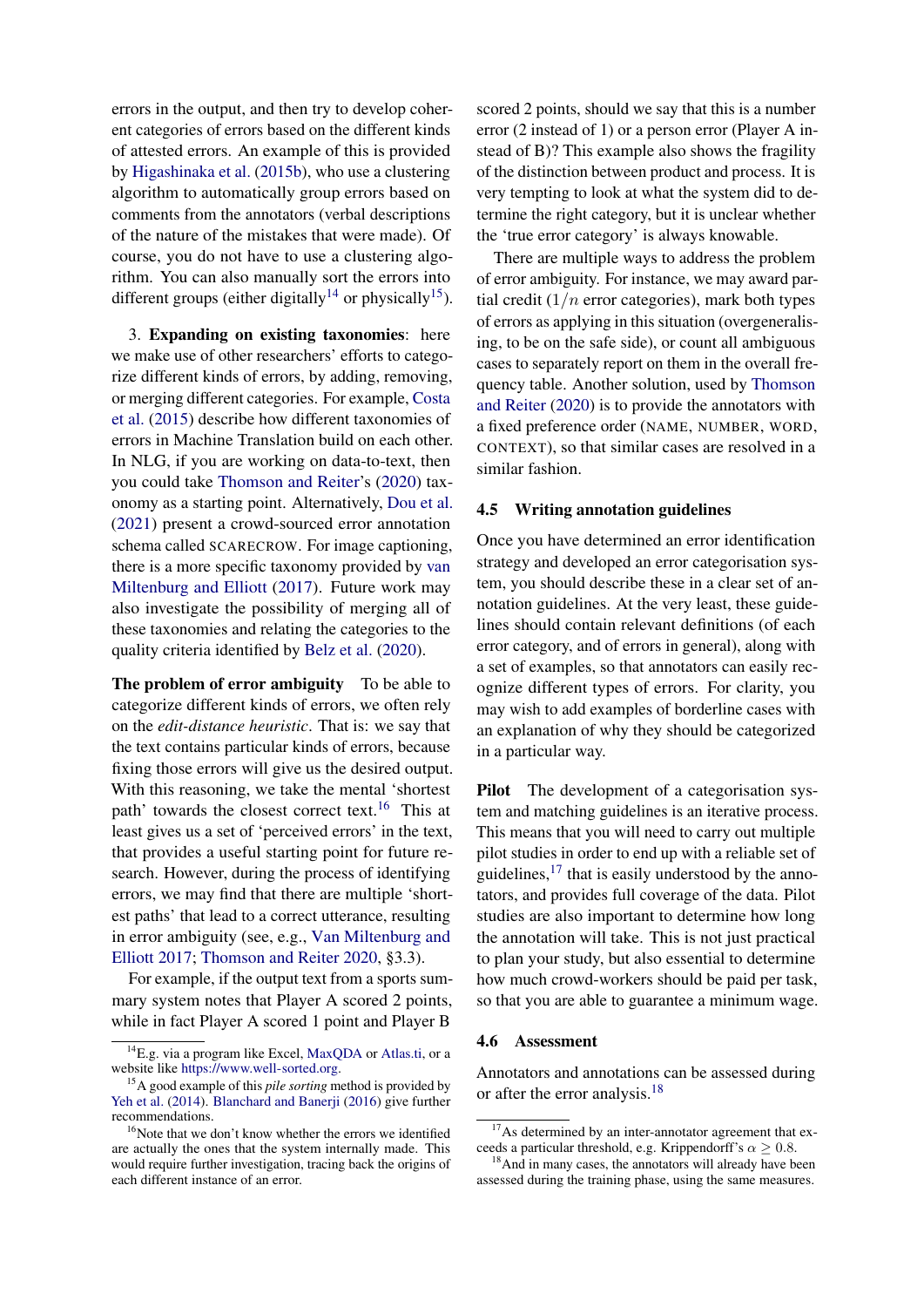During the error analysis Particularly with crowd-sourced annotations it is common to include gold-standard items in the annotation task, so that it is possible to flag annotators who provide too many incorrect responses. It is also possible to carry out an intermediate assessment of interannotator agreement (IAA), described in more detail below. This is particularly relevant for larger projects, where annotators may diverge over time.

After the error analysis You can compute IAA scores (e.g., Cohen's  $\kappa$  or Krippendorff's  $\alpha$ , see: [Cohen](#page-9-14) [1960;](#page-9-14) [Krippendorff](#page-10-16) [1970,](#page-10-16) [2018\)](#page-10-2), to show the overall reliability of the annotations, the pairwise agreement between different annotators, and the reliability of the annotations for each error type. You can also produce a confusion matrix; a table that takes one of the annotators (or the adjudicated annotations after discussion) as a reference, and provides counts for how often errors from a particular category were annotated as belonging to any of the error categories [\(Pustejovsky and Stubbs,](#page-11-2) [2012\)](#page-11-2). This shows all disagreements at a glance.

Any analysis of (dis)agreement or IAA scores requires there to be overlap between the annotators. This overlap should be large enough to reliably identify any issues with either the guidelines or the annotators. Low agreement between annotators may be addressed by having an adjudication round, where the annotators (or an expert judge) resolve any disagreements; rejecting the work of unreliable annotators; or revising the task or the annotation guidelines, followed by another annotation round [\(Pustejovsky and Stubbs,](#page-11-2) [2012\)](#page-11-2).

## 4.7 Reporting

We recommend that authors should provide a table reporting the frequency of each error type, along with the relevant IAA scores. The main text should at least provide the overall IAA score, while IAA scores for the separate error categories could also be provided in the appendix. For completeness, it is also useful to include a confusion matrix, but this can also be put in the appendix. The main text should provide a discussion of both the frequency table, as well as the IAA scores. What might explain the distribution of errors? What do the examples from the *Other*-category look like? And how should we interpret the IAA score? Particularly with low IAA scores, it is reasonable to ask why the scores are so low, and how this could be improved. Reasons for low IAA scores include: un-

clear annotation guidelines, ambiguity in the data, and having one or more unreliable annotator(s). The final annotation guidelines should be provided as supplementary materials with your final report. All annotations and output data (e.g. train, validation, and test outputs, possibly with confidence scores) should of course also be shared.

## <span id="page-7-0"></span>5 (Overcoming) barriers to adoption

One reason why authors may feel hesitant about providing an error analysis is that it takes up significantly more space than the inclusion of some overall performance statistics. The current page limits in our field may be too tight to include an error analysis. Relegating error analyses to the appendix does not feel right, considering the amount of work that goes into providing such an analysis. Given the effort that goes into an error analysis, authors have to make trade-offs in their time spent doing research. If papers can easily get accepted without any error analysis, it is understandable that this additional step is often avoided. How can we encourage other NLG researchers to provide more error analyses, or even just examples of errors?

Improving our standards We should adopt reporting guidelines that stress the importance of error analysis in papers reporting NLG experiments. The NLP community is already adopting such guidelines to improve the reproducibility of published work (see [Dodge et al.'](#page-9-15)s [\(2019\)](#page-9-15) reproducibility checklist that authors for EMNLP2020 need to fill in). We should also stress the importance of error reporting in our reviewing forms; authors should be rewarded for providing insightful analyses of the outputs of their systems. One notable example here is COLING [2018,](#page-9-16) which explicitly asked about error analyses in their reviewing form for NLP engineering experiments, and had a 'Best Error Analysis' award.<sup>[19](#page-7-1),[20](#page-7-2)</sup>

Making space for error analyses We should make space for error analyses. The page limit in \*ACL conferences is already expanding to incorporate ethics statements, to describe the broader impact of our research. This suggests that we have reached the limits of what fits inside standard papers, and an expansion is warranted. An alternative is to publish more journal papers, where there is more space to fit an error analysis, but then we as

<span id="page-7-1"></span><sup>19</sup><https://coling2018.org/paper-types/>

<span id="page-7-2"></span><sup>20</sup><http://coling2018.org/index.html%3Fp=1558.html>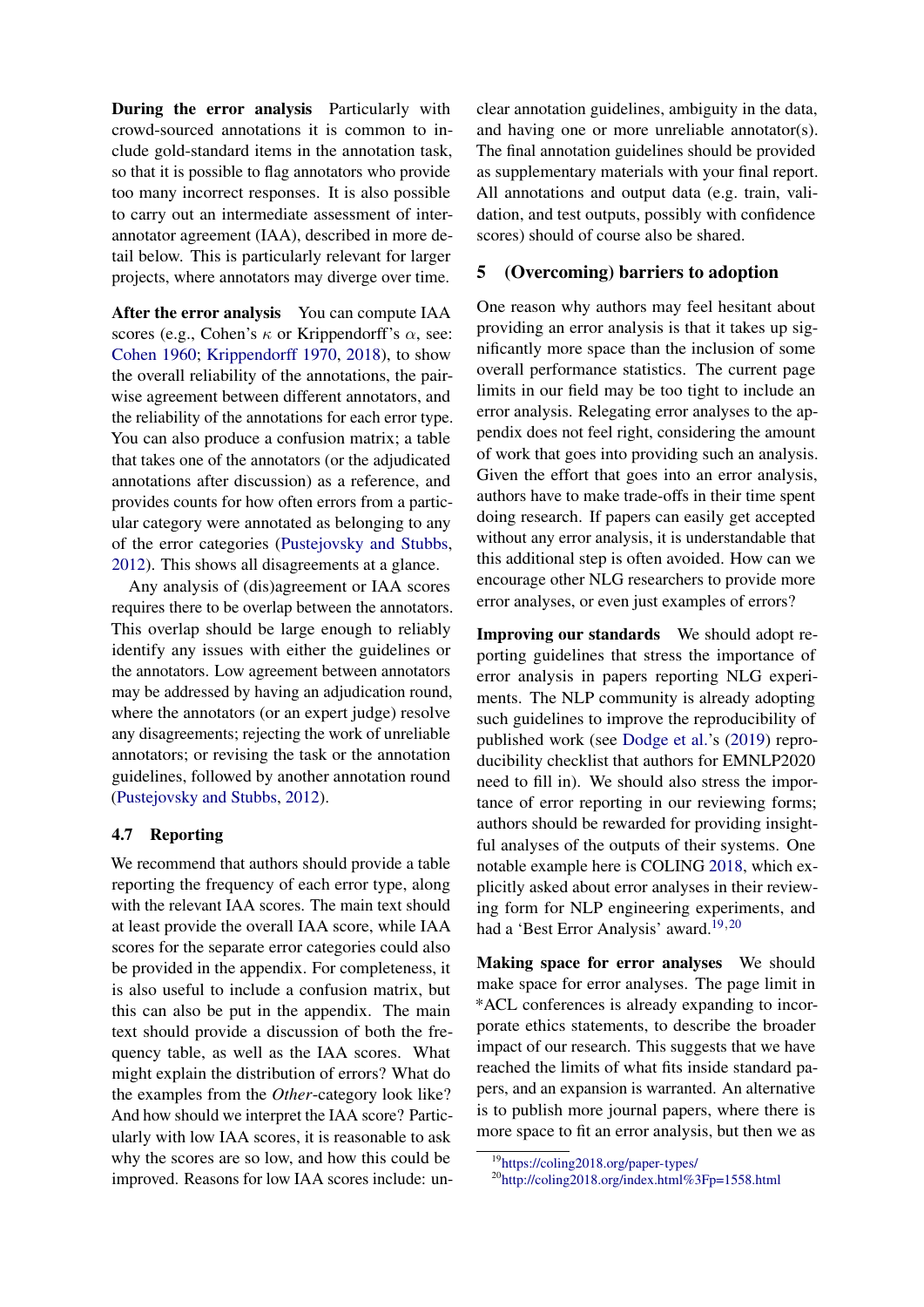a community also need to encourage and increase our appreciation of journal submissions.

Spreading the word Finally, we should inform others about how to carry out a proper error analysis. If this is a problem of exposure, then we should have a conversation about the importance of error reporting. This paper is an attempt to get the conversation started.

# 6 Follow-up work

What should you do after you have carried out an error analysis? We identify three directions for follow-up studies.

Errors in inputs An additional step can be added during the identification of errors which focuses on observing the system inputs and their relation to the errors. Errors in the generated text may occur due to semantically noisy (Dušek et al., [2019\)](#page-9-17) or incorrect system input [\(Clinciu et al.,](#page-9-18) [2021\)](#page-9-18); for instance, input data values might be inaccurate or the input might not be updated due to a recent change (e.g., new president). To pinpoint the source of the errors, we encourage authors to look at their input data jointly with the output, so that errors in inputs can be identified as such.

Building new evaluation sets Once you have identified different kinds of errors, you can try to trace the origin of those errors in your NLG model, or posit a hypothesis about what kinds of inputs cause the system to produce faulty output. But how can you tell whether the problem is really solved? Or how can you stimulate research in this direction? One solution, following [McCoy et al.](#page-10-17) [\(2019\)](#page-10-17), is to construct a new evaluation set based on the (suspected) properties of the errors you have identified. Future research, knowing the scope of the problem from your error analysis, can then use this benchmark to measure progress towards a solution.

Scales and types of errors Error types and human evaluation scales are closely related. For example, if there are different kinds of grammatical errors in a text, we expect human grammaticality ratings to go down as well. But the relation between errors and human ratings is not always as transparent as with grammaticality. [Van Miltenburg et al.](#page-11-16) [\(2020\)](#page-11-16) show that different kinds of semantic errors have a different impact on the perceived overall

quality of image descriptions.<sup>[21](#page-8-1)</sup> Future research should aim to explore the connection between the two in more detail, so that there is a clearer link between different kinds of errors and different quality criteria [\(Belz et al.,](#page-9-0) [2020\)](#page-9-0).

# 7 Conclusion

Having found that NLG papers tend to underreport errors, we have motivated why authors should carry out error analyses, and provided a guide on how to carry out such analyses. We hope that this paper paves the way for more in-depth discussions of errors in NLG output.

## Acknowledgements

We would like to thank Emily Bender and the anonymous reviewers for their insightful feedback. Dimitra Gkatzia's contribution was supported under the EPSRC projects CiViL (EP/T014598/1) and NLG for Low-resource Domains (EP/T024917/1). Miruna Clinciu's contribution is supported by the EPSRC Centre for Doctoral Training in Robotics and Autonomous Systems at Heriot-Watt University and the University of Edinburgh. Miruna Clinciu's PhD is funded by Schlumberger Cambridge Research Limited (EP/L016834/1, 2018- 2021). Ondřej Dušek's contribution was supported by Charles University grant PRIMUS/19/SCI/10. Craig Thomson's work is supported under an EP-SRC NPIF studentship grant (EP/R512412/1). Leo Leppänen's work has been supported by the European Union's Horizon 2020 research and innovation program under grant 825153 (EMBEDDIA).

### References

- <span id="page-8-3"></span>Imen Akermi, Johannes Heinecke, and Frédéric Herledan. 2020. [Tansformer based natural language](https://www.aclweb.org/anthology/2020.inlg-1.41) [generation for question-answering.](https://www.aclweb.org/anthology/2020.inlg-1.41) In *Proceedings of the 13th International Conference on Natural Language Generation*, pages 349–359, Dublin, Ireland. Association for Computational Linguistics.
- <span id="page-8-0"></span>Ron Artstein and Massimo Poesio. 2005. Bias decreases in proportion to the number of annotators. *Proceedings of FG-MoL*.
- <span id="page-8-2"></span>Cristina Barros and Elena Lloret. 2015. [Input seed fea](https://doi.org/10.18653/v1/W15-4702)[tures for guiding the generation process: A statistical](https://doi.org/10.18653/v1/W15-4702) [approach for Spanish.](https://doi.org/10.18653/v1/W15-4702) In *Proceedings of the 15th European Workshop on Natural Language Generation*

<span id="page-8-1"></span><sup>21</sup>Relatedly, [Freitag et al.](#page-9-9) [\(2021\)](#page-9-9) ask annotators to rate the severity of errors in machine translation output, rather than simply marking errors.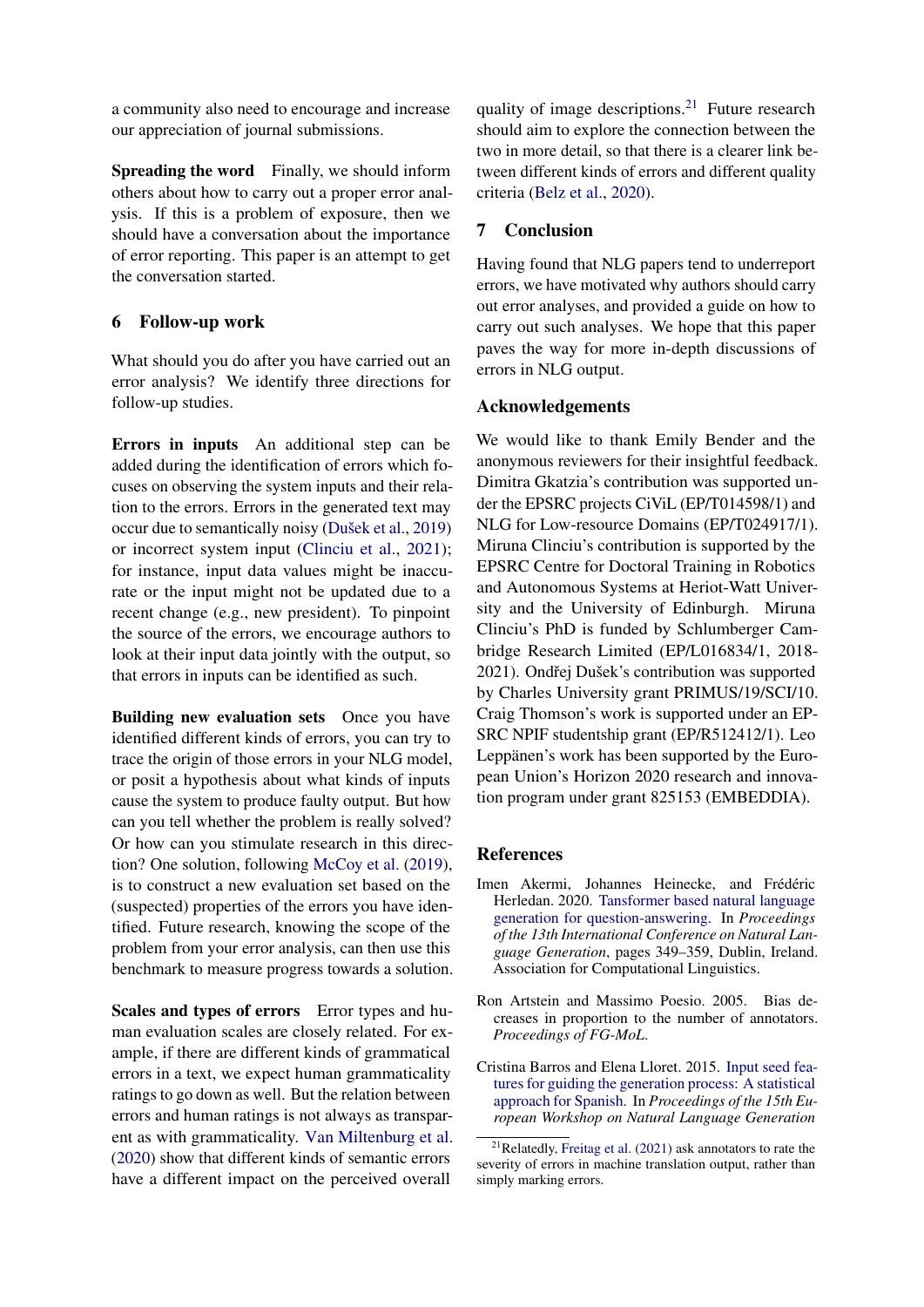*(ENLG)*, pages 9–17, Brighton, UK. Association for Computational Linguistics.

- <span id="page-9-19"></span>David Beauchemin, Nicolas Garneau, Eve Gaumond, Pierre-Luc Déziel, Richard Khoury, and Luc Lamontagne. 2020. [Generating intelligible plumitifs de](https://www.aclweb.org/anthology/2020.inlg-1.3)[scriptions: Use case application with ethical consid](https://www.aclweb.org/anthology/2020.inlg-1.3)[erations.](https://www.aclweb.org/anthology/2020.inlg-1.3) In *Proceedings of the 13th International Conference on Natural Language Generation*, pages 15–21, Dublin, Ireland. Association for Computational Linguistics.
- <span id="page-9-0"></span>Anya Belz, Simon Mille, and David M. Howcroft. 2020. [Disentangling the properties of human eval](https://www.aclweb.org/anthology/2020.inlg-1.24)[uation methods: A classification system to support](https://www.aclweb.org/anthology/2020.inlg-1.24) [comparability, meta-evaluation and reproducibility](https://www.aclweb.org/anthology/2020.inlg-1.24) [testing.](https://www.aclweb.org/anthology/2020.inlg-1.24) In *Proceedings of the 13th International Conference on Natural Language Generation*, pages 183–194, Dublin, Ireland. Association for Computational Linguistics.
- <span id="page-9-16"></span>Emily M. Bender, Leon Derczynski, and Pierre Isabelle, editors. 2018. *[Proceedings of the 27th Inter](https://www.aclweb.org/anthology/C18-1000)[national Conference on Computational Linguistics](https://www.aclweb.org/anthology/C18-1000)*. Association for Computational Linguistics, Santa Fe, New Mexico, USA.
- <span id="page-9-13"></span>Simon J. Blanchard and Ishani Banerji. 2016. [Evidence-based recommendations for designing](https://doi.org/10.3758/s13428-015-0644-6) [free-sorting experiments.](https://doi.org/10.3758/s13428-015-0644-6) *Behavior Research Methods*, 48(4):1318–1336.
- <span id="page-9-5"></span>Dallas Card, Peter Henderson, Urvashi Khandelwal, Robin Jia, Kyle Mahowald, and Dan Jurafsky. 2020. [With little power comes great responsibility.](https://doi.org/10.18653/v1/2020.emnlp-main.745) In *Proceedings of the 2020 Conference on Empirical Methods in Natural Language Processing (EMNLP)*, pages 9263–9274, Online. Association for Computational Linguistics.
- <span id="page-9-7"></span>Lynn Carlson, Daniel Marcu, and Mary Ellen Okurowski. 2001. [Building a discourse-tagged cor](https://doi.org/10.3115/1118078.1118083)[pus in the framework of Rhetorical Structure Theory.](https://doi.org/10.3115/1118078.1118083) In *Proceedings of the Second SIGdial Workshop on Discourse and Dialogue - Volume 16*, SIGDIAL '01, page 1–10.
- <span id="page-9-18"></span>Miruna-Adriana Clinciu, Dimitra Gkatzia, and Saad Mahamood. 2021. [It's commonsense, isn't it?](https://www.aclweb.org/anthology/2021.humeval-1.1) [demystifying human evaluations in commonsense](https://www.aclweb.org/anthology/2021.humeval-1.1)[enhanced NLG systems.](https://www.aclweb.org/anthology/2021.humeval-1.1) In *Proceedings of the Workshop on Human Evaluation of NLP Systems (HumEval)*, pages 1–12, Online. Association for Computational Linguistics.
- <span id="page-9-14"></span>Jacob Cohen. 1960. A coefficient of agreement for nominal scales. *Educational and psychological measurement*, 20(1):37–46.
- <span id="page-9-10"></span>Ângela Costa, Wang Ling, Tiago Luís, Rui Correia, and Luísa Coheur. 2015. [A linguistically motivated tax](https://doi.org/10.1007/s10590-015-9169-0)[onomy for machine translation error analysis.](https://doi.org/10.1007/s10590-015-9169-0) *Machine Translation*, 29(2):127–161.
- <span id="page-9-4"></span>Kees van Deemter and Ehud Reiter. 2018. Lying and computational linguistics. In Jörg Meibauer, editor, *The Oxford Handbook of Lying*. Oxford University Press.
- <span id="page-9-15"></span>Jesse Dodge, Suchin Gururangan, Dallas Card, Roy Schwartz, and Noah A. Smith. 2019. [Show your](https://doi.org/10.18653/v1/D19-1224) [work: Improved reporting of experimental results.](https://doi.org/10.18653/v1/D19-1224) In *Proceedings of the 2019 Conference on Empirical Methods in Natural Language Processing and the 9th International Joint Conference on Natural Language Processing (EMNLP-IJCNLP)*, pages 2185– 2194, Hong Kong, China. Association for Computational Linguistics.
- <span id="page-9-12"></span>Yao Dou, Maxwell Forbes, Rik Koncel-Kedziorski, Noah A. Smith, and Yejin Choi. 2021. [Scarecrow:](http://arxiv.org/abs/2107.01294) [A framework for scrutinizing machine text.](http://arxiv.org/abs/2107.01294)
- <span id="page-9-11"></span>Heidi C. Dulay, Marina K. Burt, and Stephen D. Krashen. 1982. *Language two*. New York : Oxford University Press.
- <span id="page-9-17"></span>Ondřej Dušek, David M. Howcroft, and Verena Rieser. 2019. [Semantic noise matters for neural natural lan](https://doi.org/10.18653/v1/W19-8652)[guage generation.](https://doi.org/10.18653/v1/W19-8652) In *Proceedings of the 12th International Conference on Natural Language Generation*, pages 421–426, Tokyo, Japan. Association for Computational Linguistics.
- <span id="page-9-2"></span>Ondřej Dušek, Jekaterina Novikova, and Verena Rieser. 2018. [Findings of the E2E NLG challenge.](https://doi.org/10.18653/v1/W18-6539) In *Proceedings of the 11th International Conference on Natural Language Generation*, pages 322–328, Tilburg University, The Netherlands. Association for Computational Linguistics.
- <span id="page-9-3"></span>Ondřej Dušek, Jekaterina Novikova, and Verena Rieser. 2020. [Evaluating the State-of-the-Art of End-to-End](https://doi.org/10.1016/j.csl.2019.06.009) [Natural Language Generation: The E2E NLG Chal](https://doi.org/10.1016/j.csl.2019.06.009)[lenge.](https://doi.org/10.1016/j.csl.2019.06.009) *Computer Speech & Language*, 59:123–156.
- <span id="page-9-6"></span>Virginia F Flack, AA Afifi, PA Lachenbruch, and HJA Schouten. 1988. Sample size determinations for the two rater kappa statistic. *Psychometrika*, 53(3):321– 325.
- <span id="page-9-8"></span>Karën Fort, Gilles Adda, and K. Bretonnel Cohen. 2011. [Last words: Amazon Mechanical Turk: Gold](https://doi.org/10.1162/COLI_a_00057) [mine or coal mine?](https://doi.org/10.1162/COLI_a_00057) *Computational Linguistics*, 37(2):413–420.
- <span id="page-9-9"></span>Markus Freitag, George Foster, David Grangier, Viresh Ratnakar, Qijun Tan, and Wolfgang Macherey. 2021. [Experts, errors, and context: A large-scale study of](http://arxiv.org/abs/2104.14478) [human evaluation for machine translation.](http://arxiv.org/abs/2104.14478)
- <span id="page-9-1"></span>Sebastian Gehrmann, Tosin Adewumi, Karmanya Aggarwal, Pawan Sasanka Ammanamanchi, Aremu Anuoluwapo, Antoine Bosselut, Khyathi Raghavi Chandu, Miruna Clinciu, Dipanjan Das, Kaustubh D. Dhole, Wanyu Du, Esin Durmus, Ondřej Dušek, Chris Emezue, Varun Gangal, Cristina Garbacea, Tatsunori Hashimoto, Yufang Hou, Yacine Jernite, Harsh Jhamtani, Yangfeng Ji, Shailza Jolly, Mihir Kale, Dhruv Kumar, Faisal Ladhak, Aman Madaan,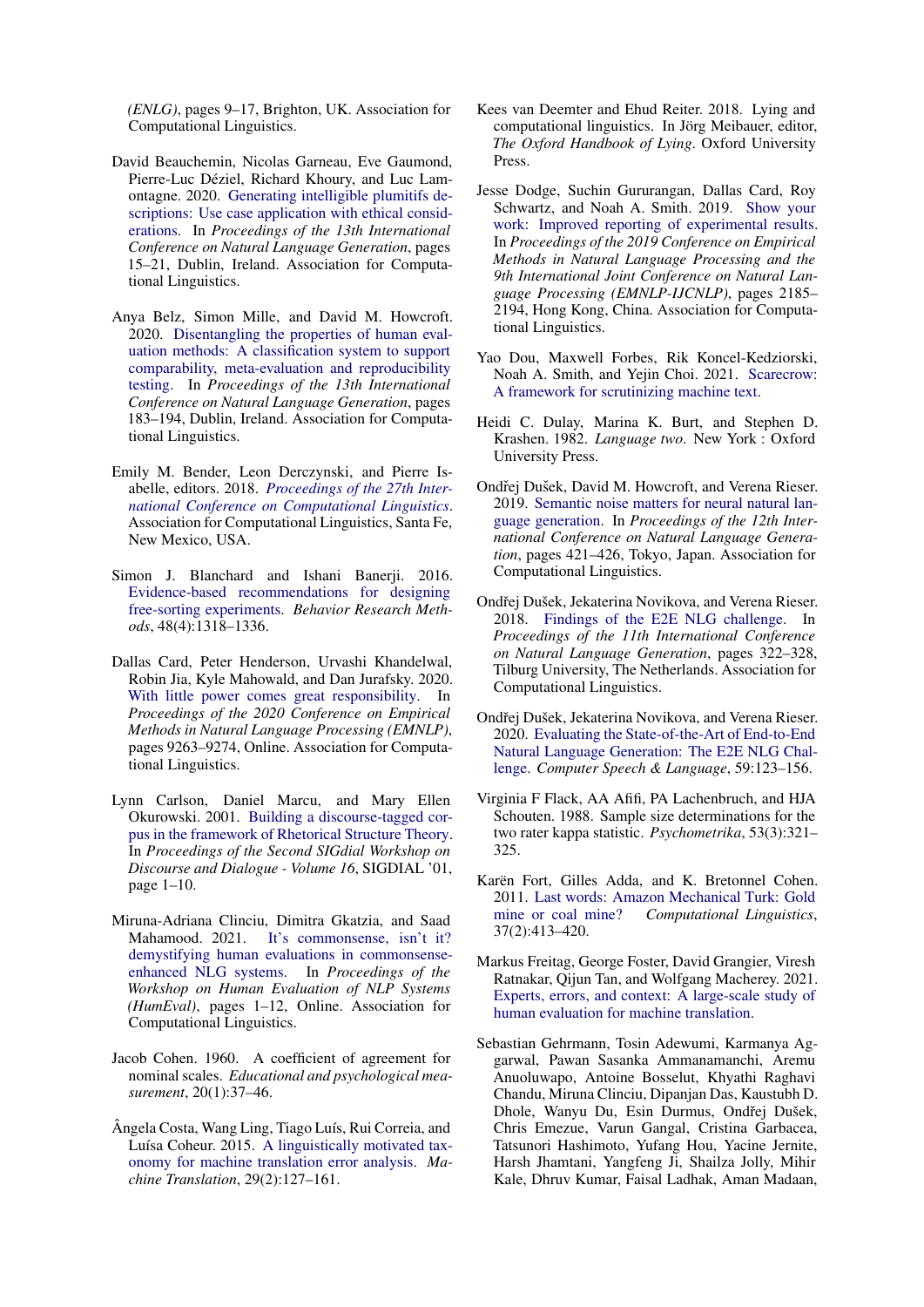Mounica Maddela, Khyati Mahajan, Saad Mahamood, Bodhisattwa Prasad Majumder, Pedro Henrique Martins, Angelina McMillan-Major, Simon Mille, Emiel van Miltenburg, Moin Nadeem, Shashi Narayan, Vitaly Nikolaev, Rubungo Andre Niyongabo, Salomey Osei, Ankur Parikh, Laura Perez-Beltrachini, Niranjan Ramesh Rao, Vikas Raunak, Juan Diego Rodriguez, Sashank Santhanam, João Sedoc, Thibault Sellam, Samira Shaikh, Anastasia Shimorina, Marco Antonio Sobrevilla Cabezudo, Hendrik Strobelt, Nishant Subramani, Wei Xu, Diyi Yang, Akhila Yerukola, and Jiawei Zhou. 2021. [The](http://arxiv.org/abs/2102.01672) [gem benchmark: Natural language generation, its](http://arxiv.org/abs/2102.01672) [evaluation and metrics.](http://arxiv.org/abs/2102.01672)

- <span id="page-10-6"></span>Leilani H. Gilpin, David Bau, Ben Z. Yuan, Ayesha Bajwa, Michael Specter, and Lalana Kagal. 2019. [Ex](https://doi.org/10.1109/DSAA.2018.00018)[plaining explanations: An overview of interpretabil](https://doi.org/10.1109/DSAA.2018.00018)[ity of machine learning.](https://doi.org/10.1109/DSAA.2018.00018) In *Proceedings - 2018 IEEE 5th International Conference on Data Science and Advanced Analytics, DSAA 2018*.
- <span id="page-10-4"></span>Dimitra Gkatzia and Saad Mahamood. 2015. A Snapshot of NLG Evaluation Practices 2005-2014. In *Proceedings of the 15th European Workshop on Natural Language Generation (ENLG)*, pages 57–60.
- <span id="page-10-13"></span>H. P. Grice. 1975. *[Logic and Conversation](https://doi.org/https://doi.org/10.1163/9789004368811_003)*, pages 41 – 58. Brill, Leiden, The Netherlands.
- <span id="page-10-7"></span>Tamarinde L. Haven and Dr. Leonie Van Grootel. 2019. [Preregistering qualitative research.](https://doi.org/10.1080/08989621.2019.1580147) *Accountability in Research*, 26(3):229–244. PMID: 30741570.
- <span id="page-10-12"></span>Ryuichiro Higashinaka, Kotaro Funakoshi, Masahiro Araki, Hiroshi Tsukahara, Yuka Kobayashi, and Masahiro Mizukami. 2015a. [Towards taxonomy of](https://doi.org/10.18653/v1/W15-4611) [errors in chat-oriented dialogue systems.](https://doi.org/10.18653/v1/W15-4611) In *Proceedings of the 16th Annual Meeting of the Special Interest Group on Discourse and Dialogue*, pages 87–95, Prague, Czech Republic. Association for Computational Linguistics.
- <span id="page-10-14"></span>Ryuichiro Higashinaka, Masahiro Mizukami, Kotaro Funakoshi, Masahiro Araki, Hiroshi Tsukahara, and Yuka Kobayashi. 2015b. [Fatal or not? finding errors](https://doi.org/10.18653/v1/D15-1268) [that lead to dialogue breakdowns in chat-oriented di](https://doi.org/10.18653/v1/D15-1268)[alogue systems.](https://doi.org/10.18653/v1/D15-1268) In *Proceedings of the 2015 Conference on Empirical Methods in Natural Language Processing*, pages 2243–2248, Lisbon, Portugal. Association for Computational Linguistics.
- <span id="page-10-0"></span>David M. Howcroft, Anya Belz, Miruna-Adriana Clinciu, Dimitra Gkatzia, Sadid A. Hasan, Saad Mahamood, Simon Mille, Emiel van Miltenburg, Sashank Santhanam, and Verena Rieser. 2020. [Twenty years of confusion in human evaluation:](https://www.aclweb.org/anthology/2020.inlg-1.23) [NLG needs evaluation sheets and standardised def](https://www.aclweb.org/anthology/2020.inlg-1.23)[initions.](https://www.aclweb.org/anthology/2020.inlg-1.23) In *Proceedings of the 13th International Conference on Natural Language Generation*, pages 169–182, Dublin, Ireland. Association for Computational Linguistics.
- <span id="page-10-1"></span>Nancy Ide and James Pustejovsky, editors. 2017. *Handbook of linguistic annotation*. Springer. ISBN 978- 94-024-1426-4.
- <span id="page-10-19"></span>Taichi Kato, Rei Miyata, and Satoshi Sato. 2020. [BERT-based simplification of Japanese sentence](https://www.aclweb.org/anthology/2020.inlg-1.31)[ending predicates in descriptive text.](https://www.aclweb.org/anthology/2020.inlg-1.31) In *Proceedings of the 13th International Conference on Natural Language Generation*, pages 242–251, Dublin, Ireland. Association for Computational Linguistics.
- <span id="page-10-16"></span>Klaus Krippendorff. 1970. Bivariate agreement coefficients for reliability of data. *Sociological methodology*, 2:139–150.
- <span id="page-10-10"></span>Klaus Krippendorff. 2011. [Agreement and information](https://doi.org/10.1080/19312458.2011.568376) [in the reliability of coding.](https://doi.org/10.1080/19312458.2011.568376) *Communication Methods and Measures*, 5(2):93–112.
- <span id="page-10-2"></span>Klaus Krippendorff. 2018. *[Content Analysis: An In](https://us.sagepub.com/en-us/nam/content-analysis/book258450)[troduction to Its Methodology](https://us.sagepub.com/en-us/nam/content-analysis/book258450)*, fourth edition edition. SAGE Publications, Inc.
- <span id="page-10-11"></span>Klaus Krippendorff, Yann Mathet, Stéphane Bouvry, and Antoine Widlöcher. 2016. [On the reliability](https://doi.org/10.1007/s11135-015-0266-1) [of unitizing textual continua: Further developments.](https://doi.org/10.1007/s11135-015-0266-1) *Quality & Quantity*, 50(6):2347–2364.
- <span id="page-10-18"></span>Zewang Kuanzhuo, Li Lin, and Zhao Weina. 2020. [SimpleNLG-TI: Adapting SimpleNLG to Tibetan.](https://www.aclweb.org/anthology/2020.inlg-1.12) In *Proceedings of the 13th International Conference on Natural Language Generation*, pages 86–90, Dublin, Ireland. Association for Computational Linguistics.
- <span id="page-10-9"></span>Chris van der Lee, Albert Gatt, Emiel van Miltenburg, and Emiel Krahmer. 2021. [Human evaluation of au](https://doi.org/10.1016/j.csl.2020.101151)[tomatically generated text: Current trends and best](https://doi.org/10.1016/j.csl.2020.101151) [practice guidelines.](https://doi.org/10.1016/j.csl.2020.101151) *Computer Speech & Language*, 67:101–151.
- <span id="page-10-5"></span>Saad Mahamood and Ehud Reiter. 2012. Working with clinicians to improve a patient-information NLG system. In *INLG 2012 Proceedings of the Seventh International Natural Language Generation Conference*, pages 100–104.
- <span id="page-10-3"></span>Alessandro Mazzei. 2015. [Translating Italian to LIS](https://doi.org/10.18653/v1/W15-4712) [in the rail stations.](https://doi.org/10.18653/v1/W15-4712) In *Proceedings of the 15th European Workshop on Natural Language Generation (ENLG)*, pages 76–80, Brighton, UK. Association for Computational Linguistics.
- <span id="page-10-17"></span>Tom McCoy, Ellie Pavlick, and Tal Linzen. 2019. [Right for the wrong reasons: Diagnosing syntactic](https://doi.org/10.18653/v1/P19-1334) [heuristics in natural language inference.](https://doi.org/10.18653/v1/P19-1334) In *Proceedings of the 57th Annual Meeting of the Association for Computational Linguistics*, pages 3428–3448, Florence, Italy. Association for Computational Linguistics.
- <span id="page-10-15"></span>Emiel van Miltenburg and Desmond Elliott. 2017. [Room for improvement in automatic image descrip](http://arxiv.org/abs/1704.04198)[tion: an error analysis.](http://arxiv.org/abs/1704.04198) *CoRR*, abs/1704.04198.
- <span id="page-10-8"></span>Emiel van Miltenburg, Chris van der Lee, and Emiel Krahmer. 2021. [Preregistering NLP research.](https://www.aclweb.org/anthology/2021.naacl-main.51) In *Proceedings of the 2021 Conference of the North American Chapter of the Association for Computational Linguistics: Human Language Technologies*,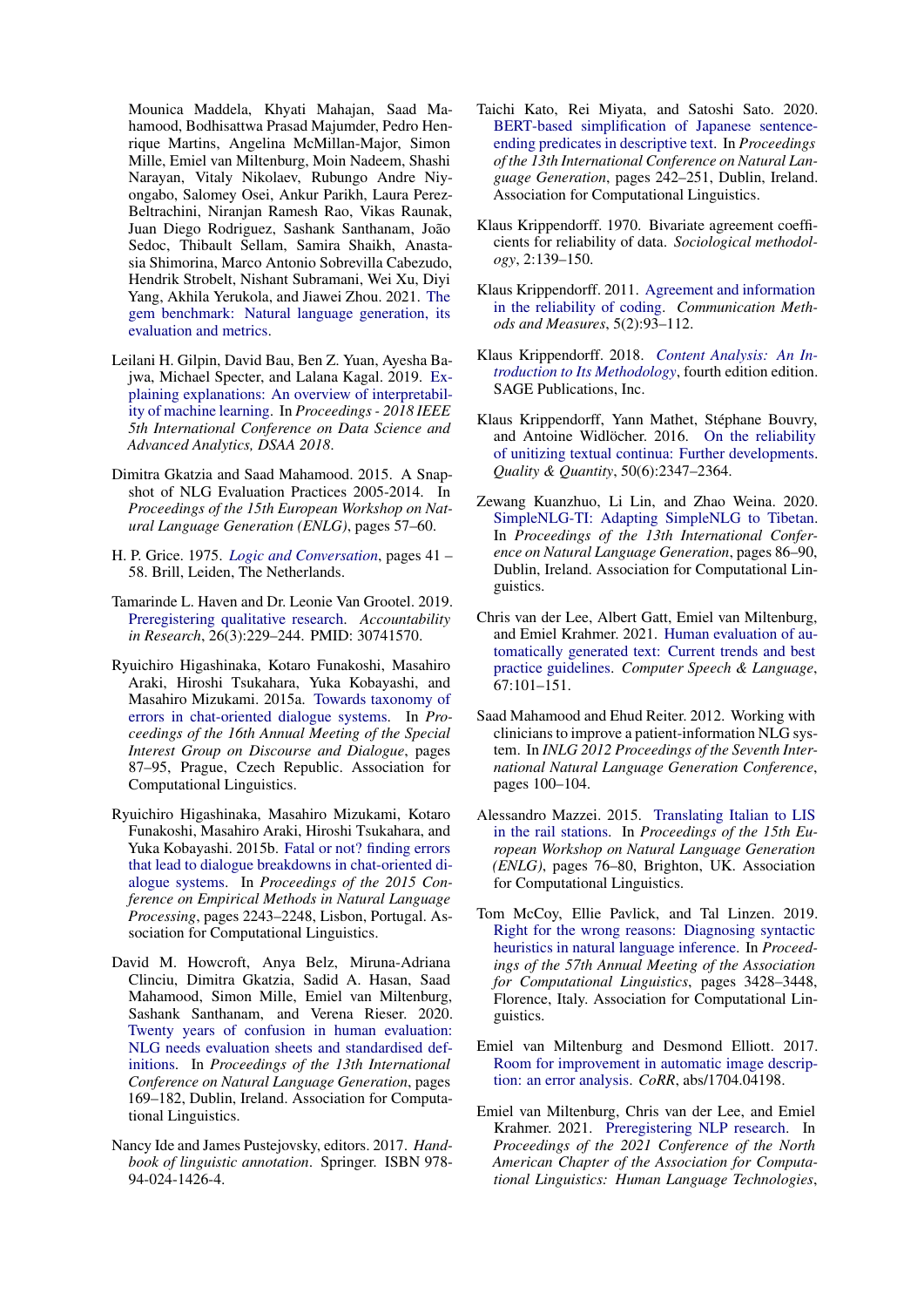pages 613–623, Online. Association for Computational Linguistics.

- <span id="page-11-16"></span>Emiel van Miltenburg, Wei-Ting Lu, Emiel Krahmer, Albert Gatt, Guanyi Chen, Lin Li, and Kees van Deemter. 2020. [Gradations of error severity in au](https://www.aclweb.org/anthology/2020.inlg-1.45)[tomatic image descriptions.](https://www.aclweb.org/anthology/2020.inlg-1.45) In *Proceedings of the 13th International Conference on Natural Language Generation*, pages 398–411, Dublin, Ireland. Association for Computational Linguistics.
- <span id="page-11-7"></span>Margaret Mitchell, Simone Wu, Andrew Zaldivar, Parker Barnes, Lucy Vasserman, Ben Hutchinson, Elena Spitzer, Inioluwa Deborah Raji, and Timnit Gebru. 2019. [Model cards for model reporting.](https://doi.org/10.1145/3287560.3287596) In *Proceedings of the conference on fairness, accountability, and transparency*, pages 220–229.
- <span id="page-11-11"></span>Robert (Munro) Monarch. 2021. *[Human-in-the-Loop](https://www.manning.com/books/human-in-the-loop-machine-learning) [Machine Learning](https://www.manning.com/books/human-in-the-loop-machine-learning)*. Manning Publications Co., Shelter Island, New York. ISBN 9781617296741.
- <span id="page-11-17"></span>Adrian Muscat and Anja Belz. 2015. [Generating de](https://doi.org/10.18653/v1/W15-4717)[scriptions of spatial relations between objects in](https://doi.org/10.18653/v1/W15-4717) [images.](https://doi.org/10.18653/v1/W15-4717) In *Proceedings of the 15th European Workshop on Natural Language Generation (ENLG)*, pages 100–104, Brighton, UK. Association for Computational Linguistics.
- <span id="page-11-3"></span>Kimberly A. Neuendorf. 2017. *[The Content Analysis](https://doi.org/https://dx.doi.org/10.4135/9781071802878) [Guidebook](https://doi.org/https://dx.doi.org/10.4135/9781071802878)*. SAGE Publications. Second edition, ISBN 9781412979474.
- <span id="page-11-19"></span>Jason Obeid and Enamul Hoque. 2020. [Chart-to-text:](https://www.aclweb.org/anthology/2020.inlg-1.20) [Generating natural language descriptions for charts](https://www.aclweb.org/anthology/2020.inlg-1.20) [by adapting the transformer model.](https://www.aclweb.org/anthology/2020.inlg-1.20) In *Proceedings of the 13th International Conference on Natural Language Generation*, pages 138–147, Dublin, Ireland. Association for Computational Linguistics.
- <span id="page-11-15"></span>Artidoro Pagnoni, Vidhisha Balachandran, and Yulia Tsvetkov. 2021. [Understanding factuality in abstrac](https://www.aclweb.org/anthology/2021.naacl-main.383)[tive summarization with FRANK: A benchmark for](https://www.aclweb.org/anthology/2021.naacl-main.383) [factuality metrics.](https://www.aclweb.org/anthology/2021.naacl-main.383) In *Proceedings of the 2021 Conference of the North American Chapter of the Association for Computational Linguistics: Human Language Technologies*, pages 4812–4829, Online. Association for Computational Linguistics.
- <span id="page-11-14"></span>Maja Popović. 2020. [Informative manual evalua](https://www.aclweb.org/anthology/2020.coling-main.444)[tion of machine translation output.](https://www.aclweb.org/anthology/2020.coling-main.444) In *Proceedings of the 28th International Conference on Computational Linguistics*, pages 5059–5069, Barcelona, Spain (Online). International Committee on Computational Linguistics.
- <span id="page-11-2"></span>James Pustejovsky and Amber Stubbs. 2012. *Natural Language Annotation for Machine Learning: A guide to corpus-building for applications*. " O'Reilly Media, Inc.".
- <span id="page-11-9"></span>Ehud Reiter. 2018. [A structured review of the validity](https://doi.org/10.1162/coli_a_00322) [of BLEU.](https://doi.org/10.1162/coli_a_00322) *Computational Linguistics*, 44(3):393– 401.
- <span id="page-11-1"></span>Ehud Reiter, Roma Robertson, A. Scott Lennox, and Liesl Osman. 2001. [Using a randomised controlled](https://doi.org/10.3115/1073012.1073069) [clinical trial to evaluate an NLG system.](https://doi.org/10.3115/1073012.1073069) In *Proceedings of the 39th Annual Meeting of the Association for Computational Linguistics*, pages 442– 449, Toulouse, France. Association for Computational Linguistics.
- <span id="page-11-0"></span>Ehud Reiter, Roma Robertson, and Liesl M. Osman. 2003. [Lessons from a failure: Generating tailored](https://doi.org/https://doi.org/10.1016/S0004-3702(02)00370-3) [smoking cessation letters.](https://doi.org/https://doi.org/10.1016/S0004-3702(02)00370-3) *Artificial Intelligence*, 144(1):41–58.
- <span id="page-11-10"></span>Marco Tulio Ribeiro, Tongshuang Wu, Carlos Guestrin, and Sameer Singh. 2020. [Beyond accuracy: Be](https://doi.org/10.18653/v1/2020.acl-main.442)[havioral testing of NLP models with CheckList.](https://doi.org/10.18653/v1/2020.acl-main.442) In *Proceedings of the 58th Annual Meeting of the Association for Computational Linguistics*, pages 4902– 4912, Online. Association for Computational Linguistics.
- <span id="page-11-5"></span>Anastasia Shimorina, Yannick Parmentier, and Claire Gardent. 2021. An error analysis framework for shallow surface realisation. *Transactions of the Association for Computational Linguistics*, 9.
- <span id="page-11-13"></span>M. S. Silberman, B. Tomlinson, R. LaPlante, J. Ross, L. Irani, and A. Zaldivar. 2018. [Responsible re](https://doi.org/10.1145/3180492)[search with crowds: Pay crowdworkers at least min](https://doi.org/10.1145/3180492)[imum wage.](https://doi.org/10.1145/3180492) *Commun. ACM*, 61(3):39–41.
- <span id="page-11-12"></span>Julius Sim and Chris C Wright. 2005. [The Kappa](https://doi.org/10.1093/ptj/85.3.257) [Statistic in Reliability Studies: Use, Interpretation,](https://doi.org/10.1093/ptj/85.3.257) [and Sample Size Requirements.](https://doi.org/10.1093/ptj/85.3.257) *Physical Therapy*, 85(3):257–268.
- <span id="page-11-6"></span>Symon Stevens-Guille, Aleksandre Maskharashvili, Amy Isard, Xintong Li, and Michael White. 2020. [Neural NLG for methodius: From RST meaning rep](https://www.aclweb.org/anthology/2020.inlg-1.37)[resentations to texts.](https://www.aclweb.org/anthology/2020.inlg-1.37) In *Proceedings of the 13th International Conference on Natural Language Generation*, pages 306–315, Dublin, Ireland. Association for Computational Linguistics.
- <span id="page-11-18"></span>Mariët Theune, Ruud Koolen, and Emiel Krahmer. 2010. [Cross-linguistic attribute selection for REG:](https://www.aclweb.org/anthology/W10-4221) [Comparing Dutch and English.](https://www.aclweb.org/anthology/W10-4221) In *Proceedings of the 6th International Natural Language Generation Conference*.
- <span id="page-11-4"></span>Craig Thomson and Ehud Reiter. 2020. [A gold stan](https://www.aclweb.org/anthology/2020.inlg-1.22)[dard methodology for evaluating accuracy in data](https://www.aclweb.org/anthology/2020.inlg-1.22)[to-text systems.](https://www.aclweb.org/anthology/2020.inlg-1.22) In *Proceedings of the 13th International Conference on Natural Language Generation*, pages 158–168, Dublin, Ireland. Association for Computational Linguistics.
- <span id="page-11-8"></span>Sam Wiseman, Stuart Shieber, and Alexander Rush. 2017. [Challenges in data-to-document generation.](https://doi.org/10.18653/v1/D17-1239) In *Proceedings of the 2017 Conference on Empirical Methods in Natural Language Processing*, pages 2253–2263, Copenhagen, Denmark. Association for Computational Linguistics.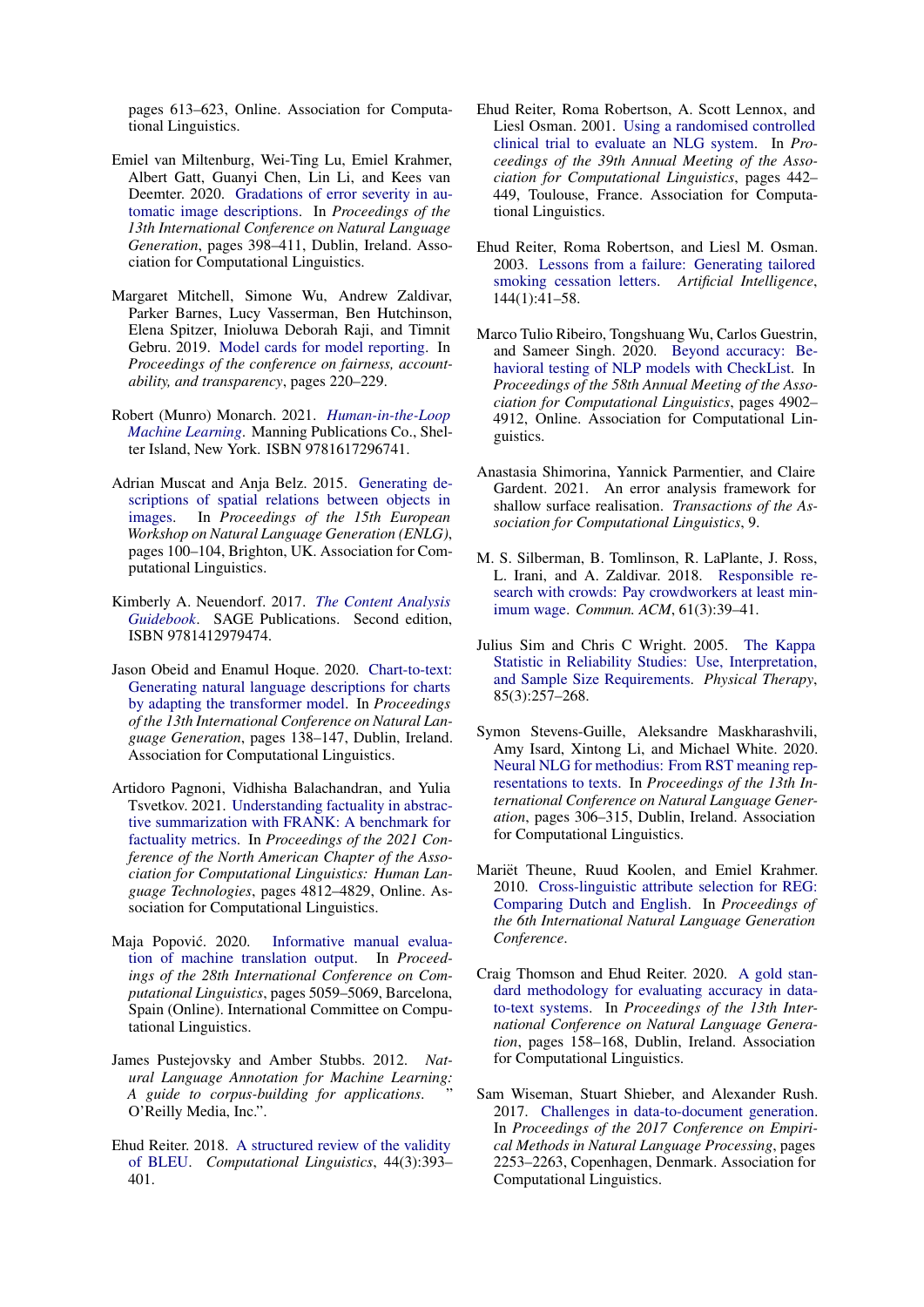<span id="page-12-2"></span>Hung-Wen Yeh, Byron J Gajewski, David G Perdue, Angel Cully, Lance Cully, K Allen Greiner, Won S Choi, and Christine Makosy Daley. 2014. [Sorting it](https://doi.org/10.1007/s11135-013-9908-3) [out: Pile sorting as a mixed methodology for explor](https://doi.org/10.1007/s11135-013-9908-3)[ing barriers to cancer screening.](https://doi.org/10.1007/s11135-013-9908-3) *Quality & quantity*, 48(5):2569–2587.

# <span id="page-12-0"></span>A Annotation

# A.1 Procedure and definitions

We annotated all papers from INLG2010, ENLG2015, and INLG2020 in two rounds. Round 1 was an informal procedure where we generally checked whether the papers mentioned any errors at all (broadly construed, without defining the term 'error'). Following this, we determined our formal annotation procedure, based on the example papers: first check if the paper is amenable. If so, check if it (a) mentions any errors in the output or (b) contains an error analysis. We used the following definitions:

Amenable A paper is amenable to an error analysis if one of its primary contributions is presenting an NLG system that produces some form of output text. So, NLG experiments are amenable to an error analysis, while survey papers are not.

Error Errors are (countable) instances of something that is wrong about the output.

Error mention An 'error mention' is a reference to such an instance or a class of such instances.

Error analysis Error analyses are defined as formalised procedures through which annotators identify and categorise errors in the output.

# A.2 Discussion points

The most discussion took place on the topic of amenability. Are papers that just generate prepositions [\(Muscat and Belz,](#page-11-17) [2015\)](#page-11-17) or attributes for referring expressions [\(Theune et al.,](#page-11-18) [2010\)](#page-11-18) amenable to error analysis? And what about different versions of SimpleNLG? (E.g., [Kuanzhuo et al.](#page-10-18) [2020.](#page-10-18)) Although these topics feel different from, say, datato-text systems, we believe it should be possible to carry out an error analysis in these contexts as well. In the end, amenability for us is just an artificial construct to address the (potential) criticism that we cannot just report the amount of error analyses as a proportion of all \*NLG papers. As such, our definition for amenability is just a quick heuristic. Determining whether a paper really benefits from an error analysis is a more complex issue, that depends on many contextual factors.

## <span id="page-12-1"></span>B Papers containing error analyses

Below is a brief summary of the error analyses that we found in our annotation study.

1. [Barros and Lloret](#page-8-2) [\(2015\)](#page-8-2) investigate the use of different seed features for controlled neural NLG. They analysed all the outputs of their model, and categorised them based on existing lists of common grammatical errors and drafting errors.

2. [Akermi et al.](#page-8-3) [\(2020\)](#page-8-3) explore the use of pretrained transformers for question-answering. They conducted a human evaluation study, asking 20 native speakers to indicate the presence of errors in the outputs of a French and English system. These errors were categorised as: *extra words, grammar, missing words, wrong preposition, word order*.

3. [Beauchemin et al.](#page-9-19) [\(2020\)](#page-9-19) aim to generate explanations of *plumitifs* (dockets), based on the text of the dockets themselves. Following the identification of different errors (defined by the authors as "the lack of realizing a specific part (accused, plaintiff or list of charges paragraphs), instead of evaluating the textual generation," they trace the source of the error back to either an earlier information extraction step, or to the generation procedure.

4. [Kato et al.](#page-10-19) [\(2020\)](#page-10-19) present a BERT-based approach to simplify Japanese sentence-ending predicates. They took a bottom-up approach to classify the 140 cases where their model could not generate any acceptable cases. The authors then relate the error types to different stages of the generation process, and to the general architecture of their system.

5. [Obeid and Hoque](#page-11-19) [\(2020\)](#page-11-19) present a neural NLG model for automatically providing natural language descriptions of information visualisations (i.e., charts). They manually assessed 50 output examples, and highlighted the different errors in the text. The authors find that, despite their efforts to prevent it, their model still suffers from hallucination. They identify two kinds of hallucination: either the model associates an existing value with the wrong data point, or it simply predicts an irrelevant token.

A notable exception is the paper by [Thomson](#page-11-4) [and Reiter](#page-11-4) [\(2020\)](#page-11-4), who carry out an error analysis of existing output data from three different systems. This paper was not considered amenable, because